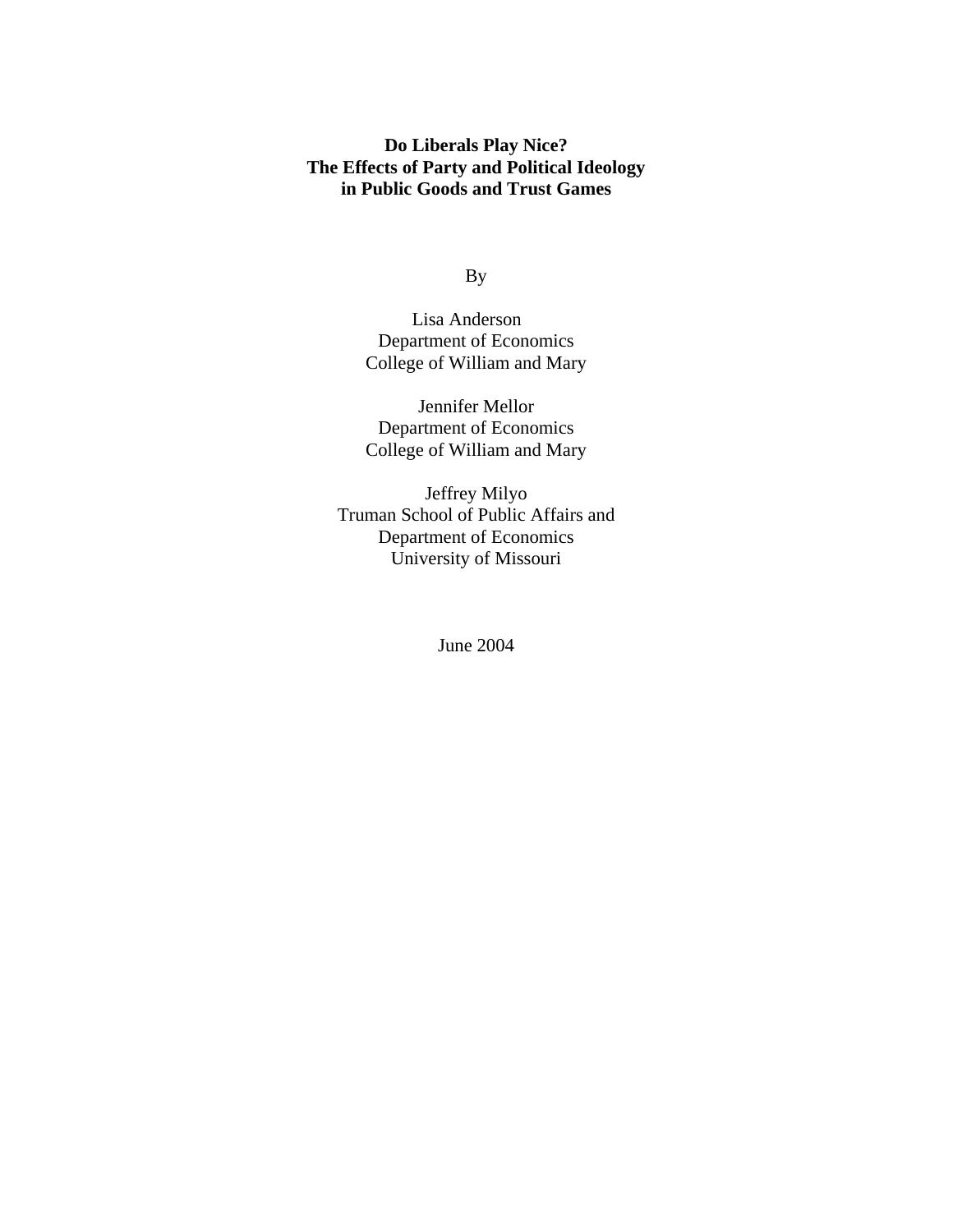## **Do Liberals Play Nice? The Effects of Party and Political Ideology in Public Goods and Trust Games**

Anderson, Mellor and Milyo

*"Jesus was a liberal" — Alan Colmes, political commentator for Fox News1*

## **Introduction**

Democrats and liberals are generally understood to be more caring and kind than Republicans and conservatives; for example, even conservative author and media personality Ben Wattenberg has acknowledged that "the word 'conservative' conjures up images of the miserly Ebenezer Scrooge, while 'liberal' brings to mind kindly Santa Claus." (PBS Think-Tank, 1995). This perception of Democrats and liberals as more other-regarding, while not universal, $2$ is pervasive enough that George W. Bush, while campaigning for the Republican nomination for president, adopted the moniker of a "compassionate conservative" to counter such stereotypes. But are left-leaning individuals really more generous and trusting?

We put conventional wisdom to the test by examining differences in the behavior of liberal versus conservative subjects in two classic experimental settings: the public goods game and the bilateral trust game. In the first set of experiments, we test whether Democrats or liberals are more likely to contribute to a group account when such actions are contrary to selfinterest. In the latter set of experiments, we test whether Democrats and liberals choose to trust strangers or to behave in a trustworthy fashion, despite monetary incentives to the contrary. The

<sup>&</sup>lt;sup>1</sup> From a chapter heading in Colmes (2003).

<sup>&</sup>lt;sup>2</sup>Some would argue that liberals are indeed generous, albeit with others' money. This opposing view is most succinctly articulated by the conservative author and provocateur, Ann Coulter: "...there is only one thing wrong with liberals: They're no good." (Coulter, 2002).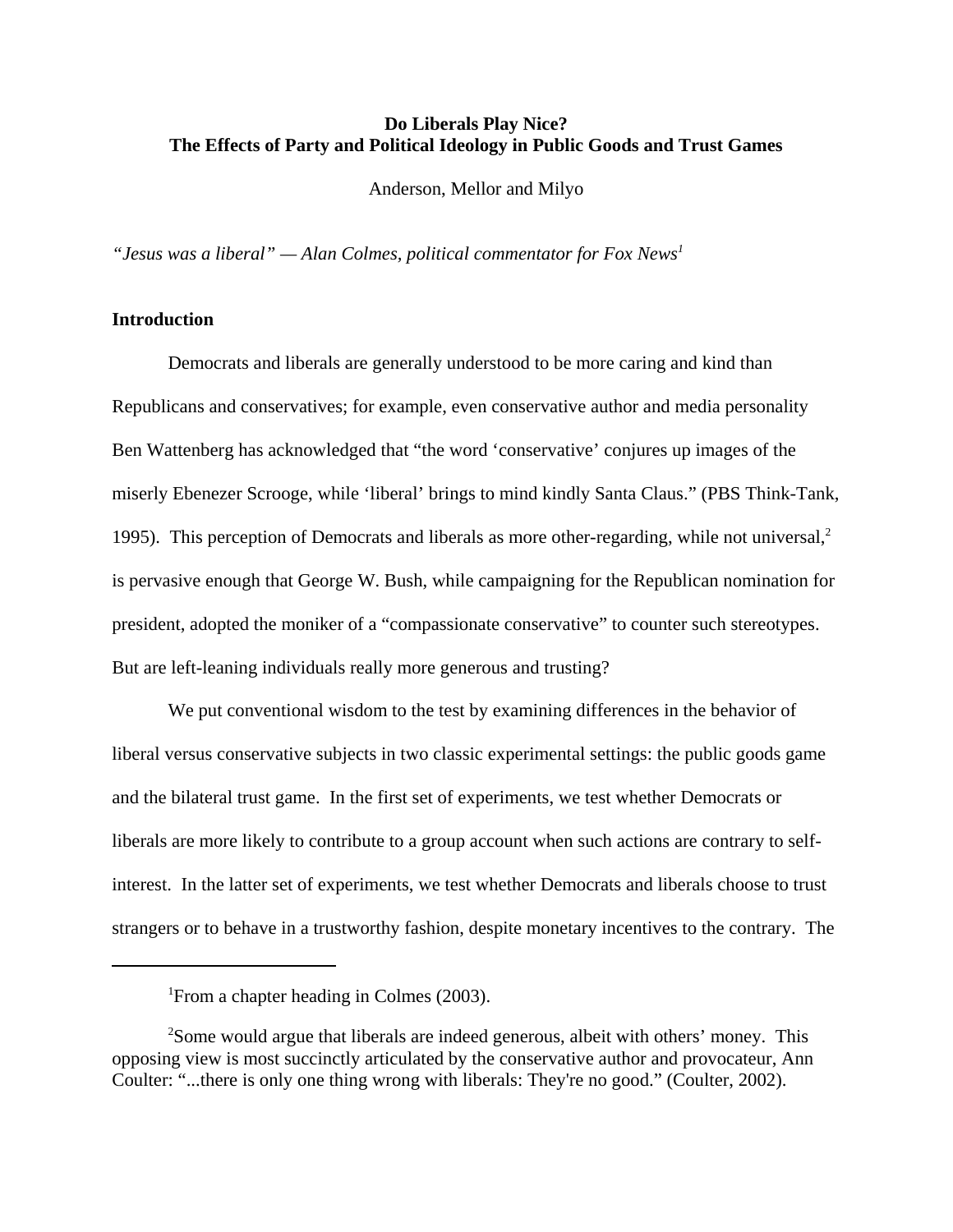question of whether political attributes influence behavior is interesting in itself, but also because experimental subjects are often drawn from a pool of atypically liberal college students. To the extent that political attitudes are an important determinant of behavior, experimental researchers must take added caution in applying findings to contexts outside the lab. Similar concerns regarding the "indoctrinating effect" of economic instruction received by the pool of likely experimental subjects have generated an extensive literature, $3$  but no previous published work systematically examines the effects of political party or ideology.<sup>4</sup> Finally, our study complements recent experimental work on the validity of survey measures of trust (Glaeser, et al. 2000 and Anderson, Mellor and Milyo 2004a), in that we test whether the self-proclaimed generosity of Democrats and liberals is just cheap talk.

While an experimental test of the proposition that liberals "play nice" has many advantages over non-experimental techniques, one drawback is that the true association between ideology and generosity may be a response to perceived inequities in the social environment. Therefore, liberals may not behave more compassionately in the artificially egalitarian setting of the laboratory. In order to address this concern, we induce inequality among subjects by manipulating the show-up fee paid to all participants.<sup>5</sup> This experimental design allows us to test

<sup>&</sup>lt;sup>3</sup>Findings on the "indoctrination effect" are quite mixed; for a recent review and novel evidence contra the existence of such an effect, see Frey and Meier (2003).

<sup>&</sup>lt;sup>4</sup>There are only two related studies of which we are aware: Mestelman and Feeny (1988) report some suggestive evidence that political ideology influences free-riding in a public goods game, while Fehr et al. (2003) show that major party affiliation among experimental subjects in Germany is associated with trust and trustworthiness in a one-shot trust game. However, the latter study does not estimate the effects of left-leaning versus right-leaning party affiliation or ideology.

<sup>&</sup>lt;sup>5</sup>Elsewhere, we have demonstrated that such manipulations influence contribution levels (Anderson, Mellor and Milyo 2004a and 2004b).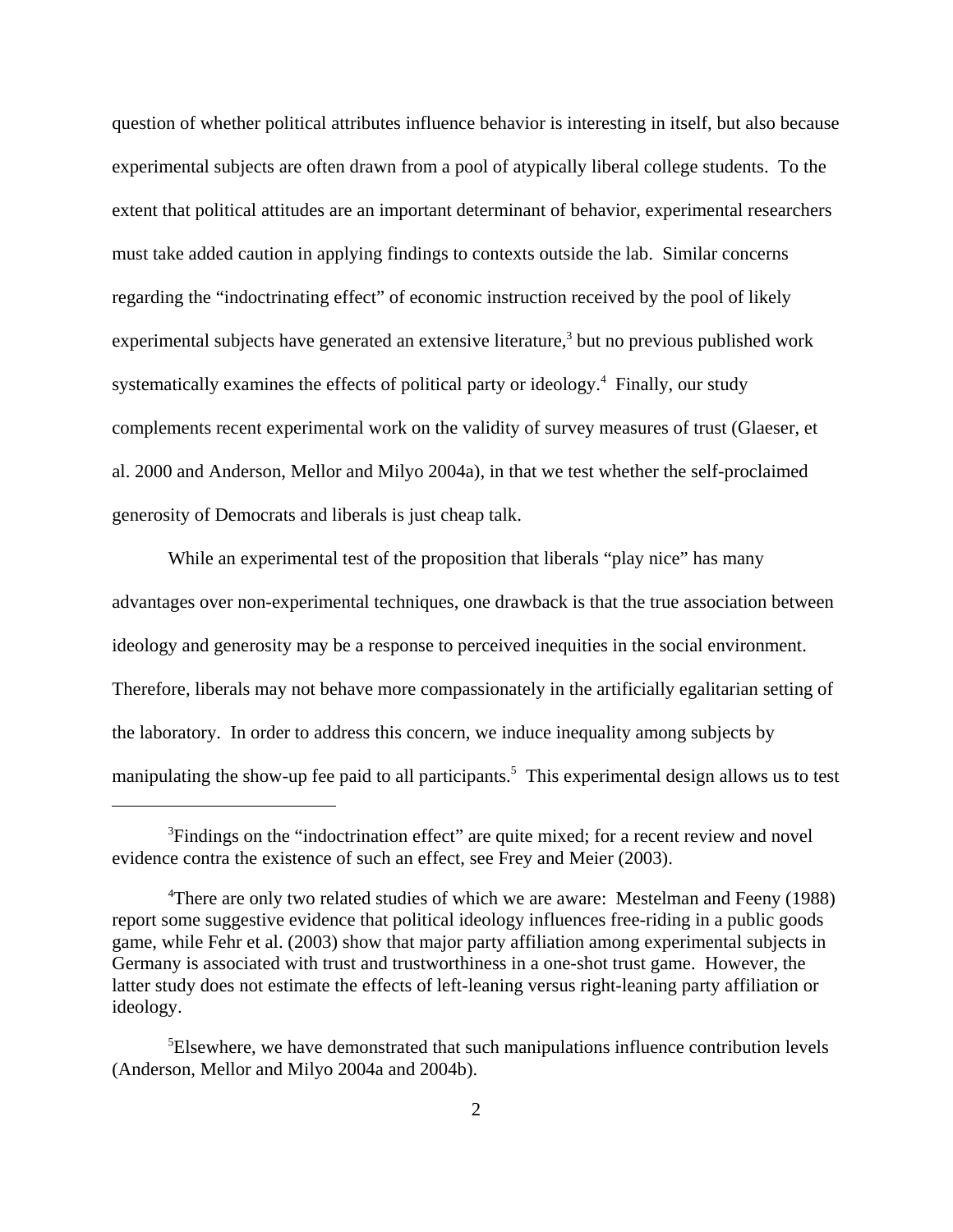whether liberals play more nicely in non-egalitarian versus egalitarian settings.

In the next section we describe evidence from national surveys on the relationship between political attitudes and support for government spending and trust. In turn, we describe the study design, survey results and experimental results. In short, we find that despite conventional wisdom, Democrats and liberals do not play nice, at least no more so than Republicans or conservatives.

#### **Political Party and Ideology: Evidence from National Surveys**

The popular perception that Democrats and liberals are more kindhearted stems in part from the consistent finding in opinion surveys that left-leaning individuals tend to support increased public spending on social programs. Such associations in survey data are well known and are stock material in popular textbook accounts of American politics (e.g., Wilson and DiIulio 2004). However, it is less obvious that left-leaning individuals are more trusting, even though trust is often considered part and parcel with generosity. In fact, recent research shows that minorities, lower income individuals and women (i.e., the core constituency of the Democrat party) tend to exhibit less trusting attitudes (Alesina and La Ferrara 1999). On the other hand, generalized trust is also well known to be lowest in the South, a bastion of ideological conservatism (Putnam 2000). Consequently, survey evidence lends at best mixed support for the conventional view that Democrats and liberals are more trusting. As we will illustrate shortly, the patterns found in national survey data are also observed among our experimental subjects.

In order to provide a baseline for comparing the representativeness of the opinions of our experimental subjects, we examine the correlation of political party and ideology with support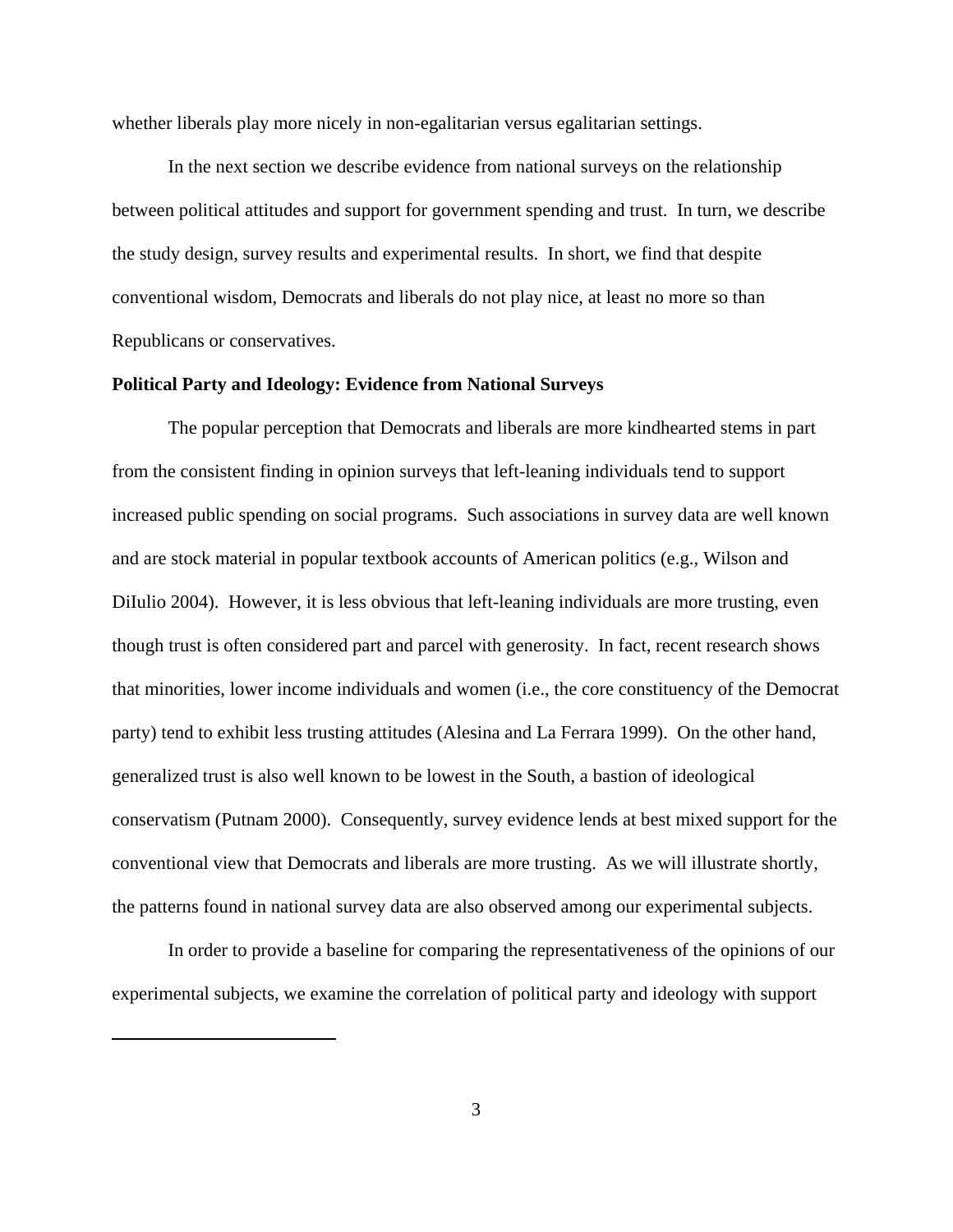for public goods and a common attitudinal measure of trust. For this exercise, we employ data from two national opinion surveys, the 1972-2002 General Social Survey (GSS) and the 2000 National Election Survey (NES).

We first consider the evidence from the GSS; this cumulated data set has the advantage that we can separately analyze the opinions of college-aged individuals (18 to 22 year-olds). We measure opinions about spending on public programs by constructing a count of the number of times an individual states that there is currently "too little government spending" on any of eight major programmatic areas (arms, education, foreign aid, health, social security, transportation and welfare); in a similar fashion, we also measure support for the subset of social spending categories (education, health, social security and welfare). The results presented in Table 1 are quite consistent with textbook accounts: Democrats and liberals are more supportive of government spending, particularly on social programs. These proclivities are likewise present among 18 to 22 year-olds.

Next, we follow Putnam (2000) and others in measuring trust by agreement with the statement "in general, most people can be trusted." Contrary to common stereotypes, panel A of Table 1 shows that Republicans are more trusting of others, while Democrats are less so. In addition, there is a weak negative correlation between liberal ideology and trust. Panel B reveals that young Republicans are likewise more trusting, but in contrast to the general population, 18 to 22 year-olds tend to be more liberal, and liberalism among this group is associated with *increased* trust in others.

We attempt to resolve this inconsistent relationship between ideology and trust by adopting a more meaningful measure of self-rated ideology. Using the 2000 NES, we construct

4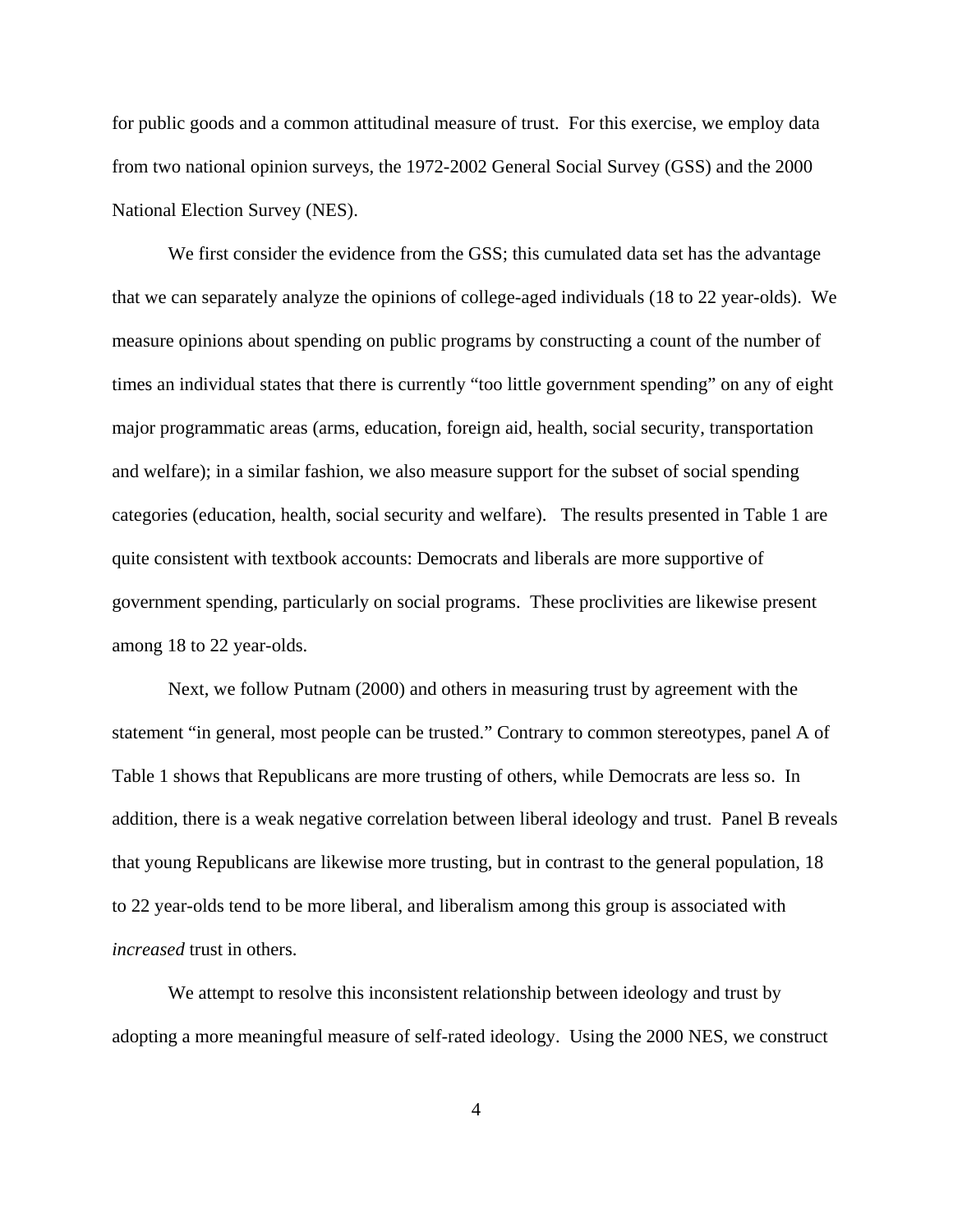an alternative ideological score that is simply the difference between a respondent's self-rating and their rating of George W. Bush. We prefer this measure since the meaning of the term "liberal" may be sensitive to context; for example, the "liberal" label may have more positive connotations among college-aged individuals than in the general population.

The results in Table 2 demonstrate that the 2000 NES respondents are somewhat more partisan and liberal than the 1972-2002 GSS respondents (this is understandable given the different time periods examined). In addition, Democrats and liberals (however defined) prefer increased government spending. Further, Republicans tend to be more trusting and Democrats less so. However, liberal ideology is only weakly and negatively associated with trust, while our alternative measure of liberal ideology is weakly and positively correlated with trust. We observe a broadly similar pattern for the subset of 18 to 22 year-olds in the NES, although the sample size is quite limited (n=30) so nearly all of these correlations are insignificant (not shown).

Taken together, these national survey results confirm that Democrats and liberals are more likely to favor spending on public programs, while Republicans are more likely to profess trust in others. However, the association between ideology and trust is more ambiguous, particularly when considering the college-aged population or our alternative measure of relative liberalism.

#### **Study Design**

Subjects participated in either a public goods experiment or a trust experiment. For each session a group of eight subjects was recruited from undergraduate classes at the College of William and Mary. The games, which are described below, were repeated for 30 rounds with

5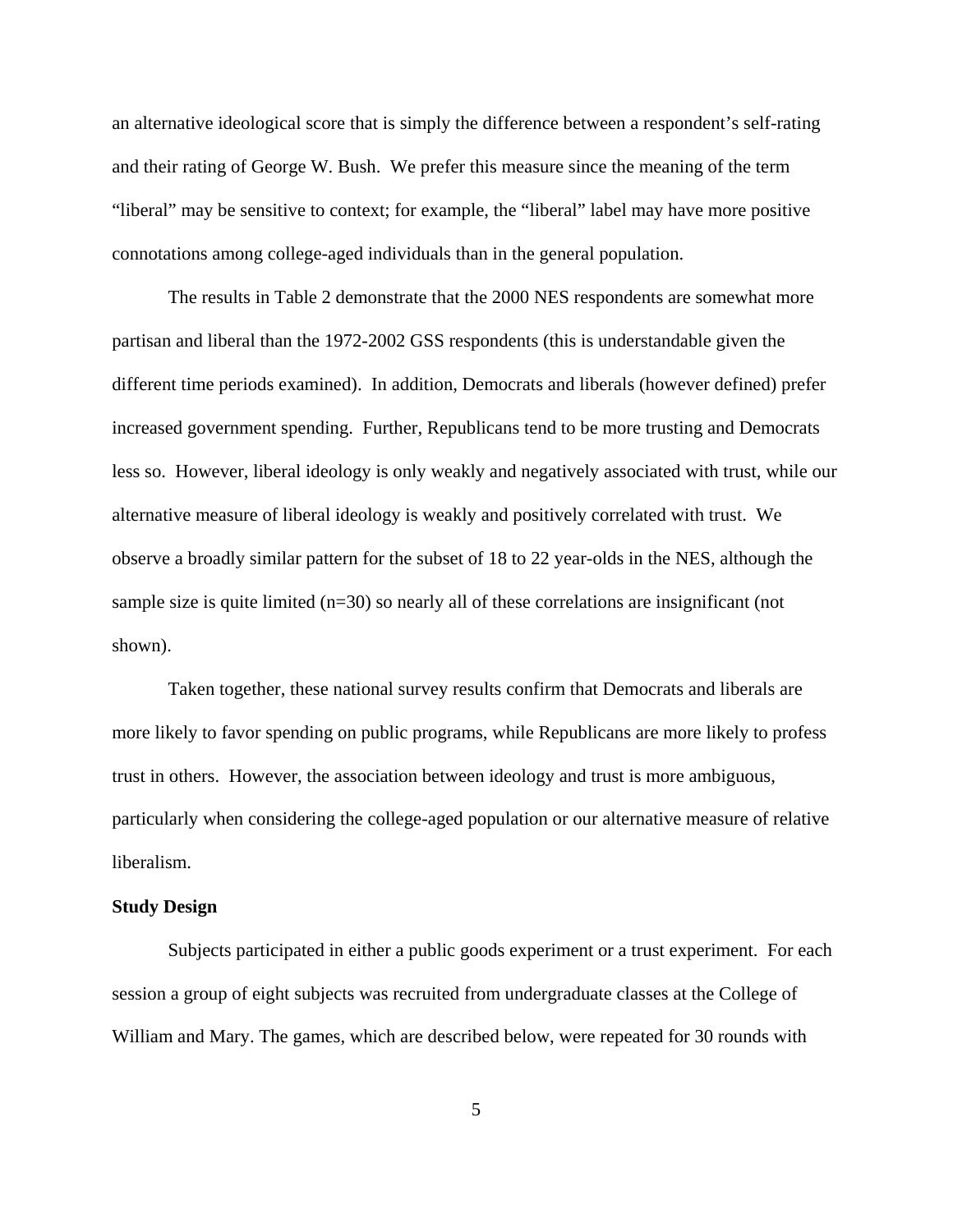feedback about others' decisions provided at the end of each round. At the completion of the 30 rounds, one round was randomly chosen to determine earnings. Earnings average \$19.57 in the public goods game and \$22.21 in the trust game. Finally, at the end of each experimental session we administered a survey with 42 questions covering demographic characteristics, political attitudes and social capital measures.

We conducted six sessions of the public goods experiment designed by Marwell and Ames (1979). In particular each person in a group of eight was given ten tokens to divide between a private account and a group account (i.e., the public good). The private account earned a return of \$1 to the individual. Each token contributed to the group account earned \$0.25 for all eight members of the group. This public goods design is linear in the sense that the return to the group account is a linear function of the total number of tokens in that account. Note that it is individually optimal to put all tokens in the private account (since  $$1 > $0.25$ ). Additionally, it is socially optimal for everyone to put all tokens in the public account (since  $8*\$0.25 = \$2 > \$1$ , making this a prisoner's dilemma game.

We conducted 12 sessions of the trust (investment) game designed by Berg, Dickhaut and McCabe (1995). In the trust game one subject (the first mover) was given \$10 and offered the opportunity to pass some, all or none to a partner (the second mover). All passed money was tripled before being received by the second mover. Finally, the second mover had the opportunity to pass some, all or none of the money he received back to the first mover. Using backward induction, it is straightforward to show that the Nash equilibrium for this game is that no money will be passed in the first stage since second movers have no incentive to return

6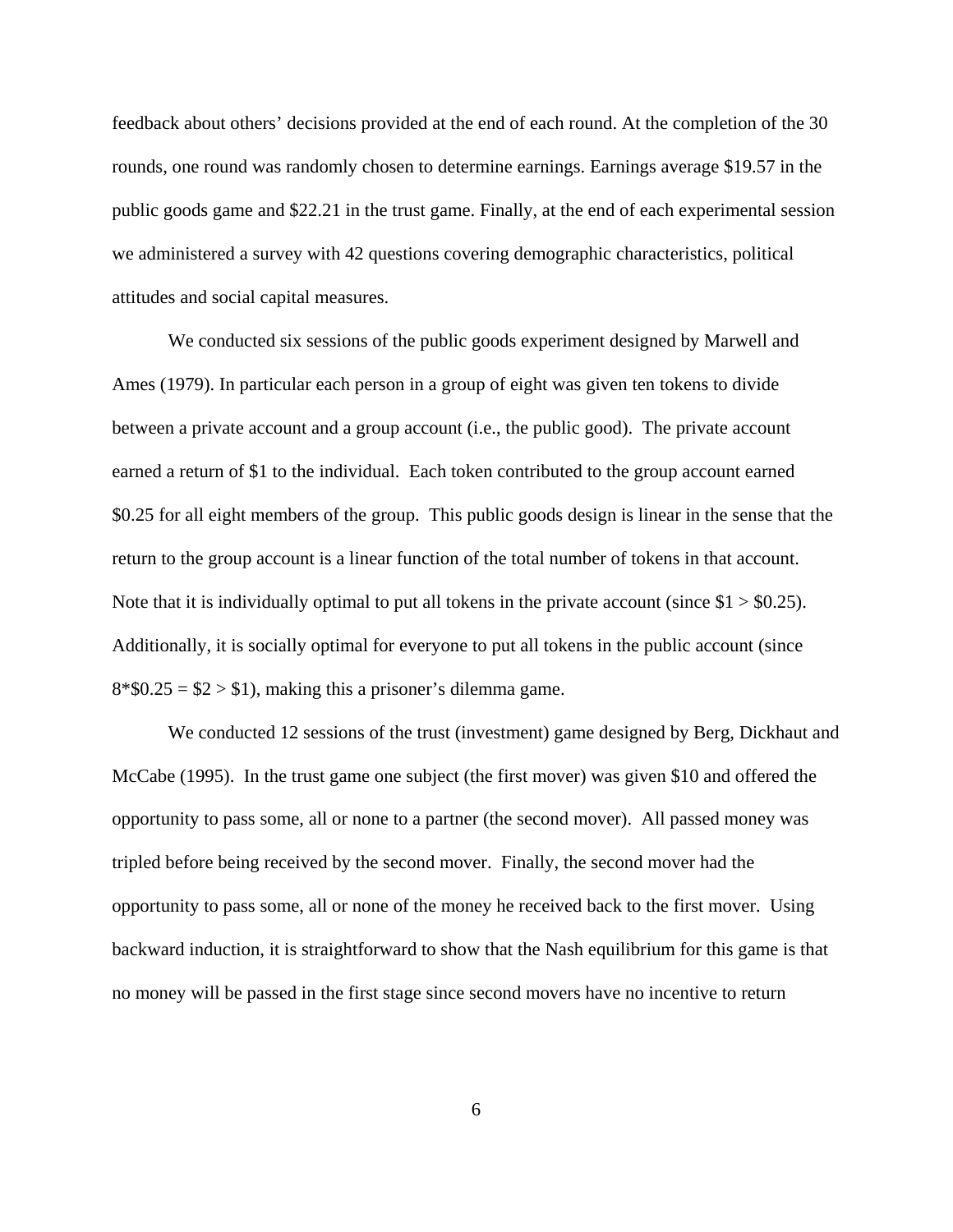money in the second stage.<sup>6</sup> Subjects were randomly assigned to be a first mover or a second mover in the game. Roles remained constant throughout the experimental session but subjects were randomly re-paired at the beginning of each new round.

The experimental design is described in Table 3. Note that each session was divided into three blocks of ten rounds. Each block represented a different distribution of fixed show-up payments.<sup>7</sup> The purpose of this variation in fixed payments was to create a less egalitarian environment that would allow us to test whether the association between liberal ideology and support for public goods or trust is conditioned on the perceived fairness of the social environment.<sup>8</sup> We considered two inequality treatments, which are described as "skewed" and "symmetric" in Table 3. Note that the average fixed payment is \$7.50 in all three treatments.

#### **Survey Results**

We next examine the correlations of measures of political party and ideology with attitudinal measures regarding spending and trust among subjects who participated in our public goods and trust experiments (n=144). Our survey included four questions pertaining to political ideology. The first asked subjects to indicate the political party to which they belong, and a follow-up question asked subjects to choose the political party that best represents their interests, where available responses included Democrat, Republican, other, and none. Because one-third

<sup>6</sup> This analysis applies to a one-shot game, but can also be extended to a repeated game with a known endpoint.

 $<sup>7</sup>$  It is a standard practice to pay subjects a fixed fee for showing up for an experiment.</sup> This payment supplements what subjects earn based on their decisions and serves as a lower bound on their compensation for participating in the experiment.

<sup>&</sup>lt;sup>8</sup>The behavioral effect of heterogeneity in the fixed payments is discussed in Anderson, Mellor and Milyo (2004a and 2004b).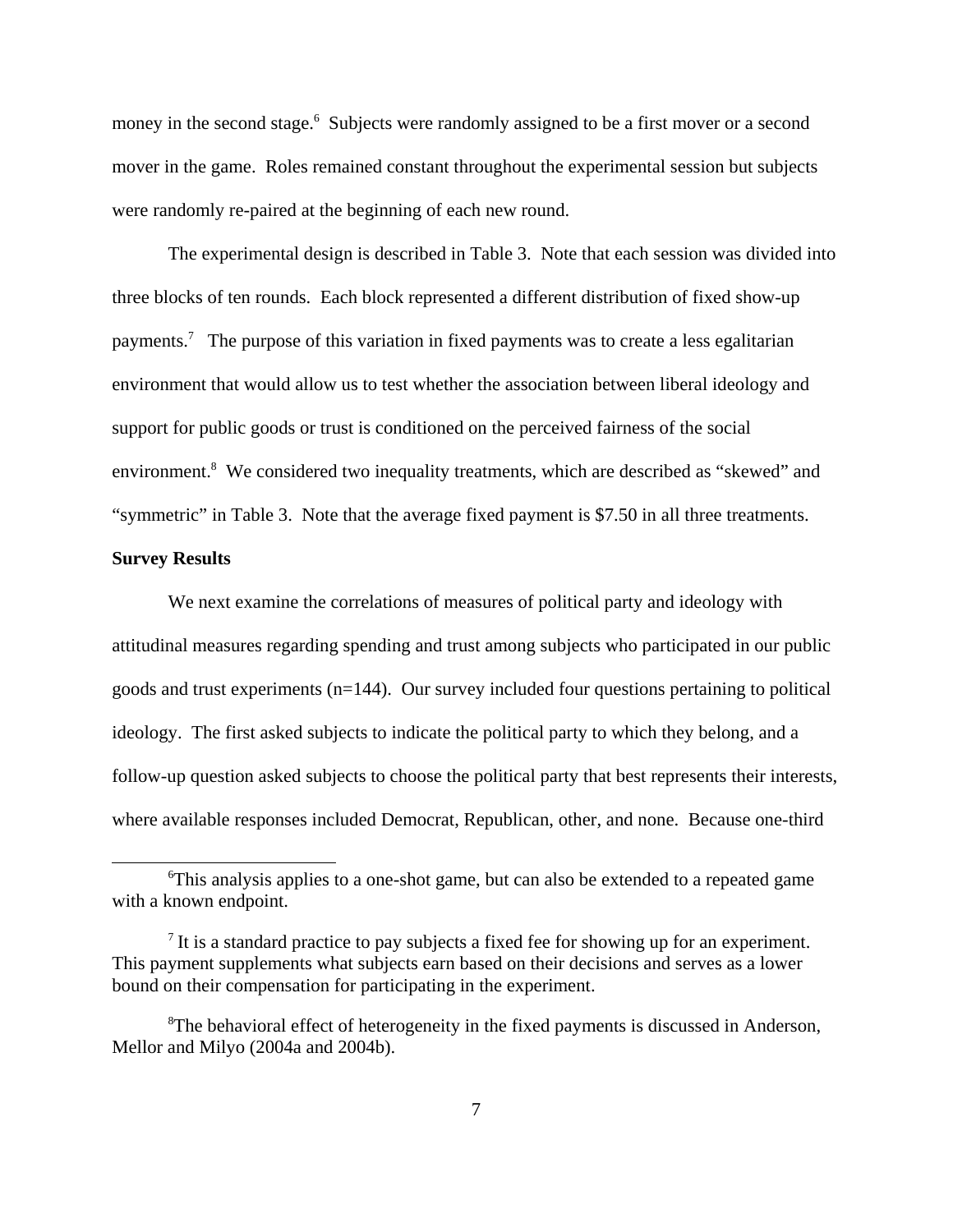of the subjects did not report a response to the party membership question, we used the second question to define party interests. As shown in Table 4, 40.3% of respondents reported that the Democrat party best represents their interests, 37.5% reported Republican, and nontrivial fractions of respondents chose the other and no party categories. This formulation of party affinity is similar to questions about Democrat or Republican leanings in the GSS and NES. Compared to national opinion then, our experimental subjects were somewhat less partisan, but among party-leaners, slightly more Republican.

To measure political ideology, the survey first asked subjects to rate their ideological leanings on a scale from zero to 10, with zero defined as extreme conservative, five as moderate, and 10 as extreme liberal. Subjects averaged slightly "left" of moderate with a 5.46 on this scale. The survey next instructed subjects to rate President Bush in the same manner; subtracting this rating from the subject's own rating yields our second measure of ideology. On average, subjects in our experiments perceived themselves as more liberal than President Bush. Our subjects were also more liberal than the average of all GSS respondents, but very comparable in this dimension to NES respondents and the subset of college-aged GSS respondents.

As shown in Table 4, the correlations between political party or ideology and variables representing public spending are generally similar to those reported for the GSS, and to a lesser extent, the NES. Alignment with the Democrat party was positively and significantly correlated with views that government spending overall and on social programs in particular is too low<sup>9</sup>.

<sup>&</sup>lt;sup>9</sup>The survey question for government spending was phrased: "Use the following scale to indicate your opinion about government spending on each program (1=Too little, 2= About right, 3=Too much): National defense, foreign aid, welfare, education, transportation, Social Security, Medicare, police and prisons." When looking at attitudes about social programs we used only the responses regarding welfare, education, Social Security, and Medicare.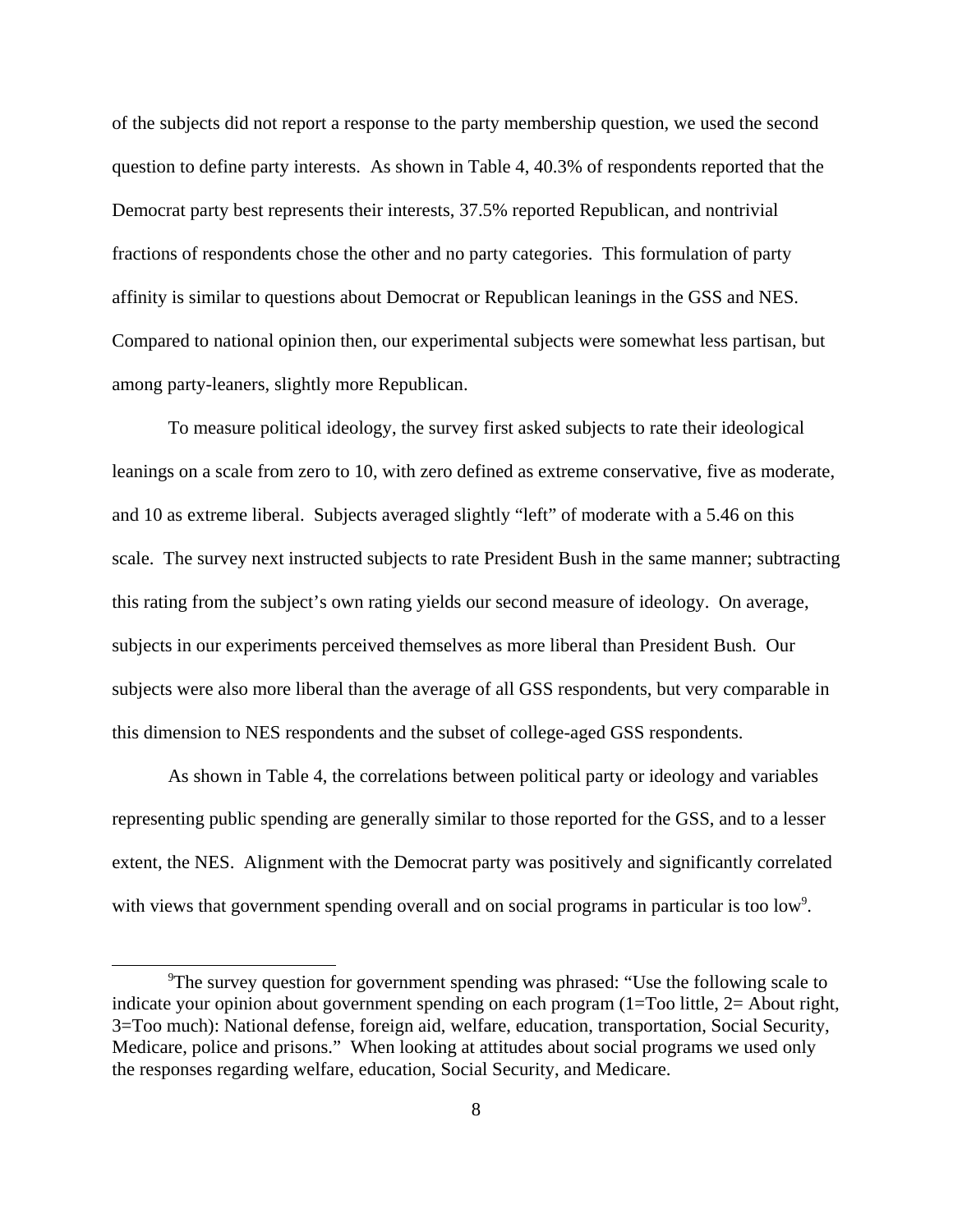Significant negative correlations exist between both measures of spending attitudes and subject affinity for the Republican party. Further, the sizes of the correlations between party and social program spending are almost identical to those reported in Table 2 using the NES respondents, a much more recent sample than the pooled GSS sample. The findings reported in Table 4 also indicate that being more liberal in either absolute terms or relative to Bush is positively associated with views that government spending is too low, as was the case in both the GSS and NES.

Consistent with the national surveys, we also find that Republicans are significantly more trusting, and that liberal attitudes negatively correlate with perceptions that most people can be trusted, although the latter are not statistically significant.<sup>10</sup> Finally, Table 4 reports the correlations between political party and ideology and a question not examined in the GSS or NES -- self-reported trustworthiness.<sup>11</sup> While 92% of our subjects view themselves as trustworthy, there are positive and significant correlations between self-reported trustworthiness and both measures of liberal political leanings.

In summary, our survey of the opinions of our experimental subjects exhibits similar patterns to those found in national surveys. Consistent with popular belief, Democrats and liberals support increased spending on public programs. However, in contrast to popular

<sup>&</sup>lt;sup>10</sup> The survey reads "Generally speaking, would you say that most people can be trusted, or that you can't be too careful in dealing with people?" with available responses of "most people can be trusted", "it depends" and "you can't be too careful in dealing with people." We formed a dichotomous variable equal to 1 for responses for "most people can be trusted" and 0 otherwise.

 $11$  This question is worded "Do you agree or disagree with the statement: 'I am trustworthy'?". For responses of "strongly agree" and "agree but not strongly," we coded a trustworthiness indicator variable to 1; for responses of "uncertain, or it depends," "disagree but not strongly," and "strongly disagree," we coded the indicator variable as 0.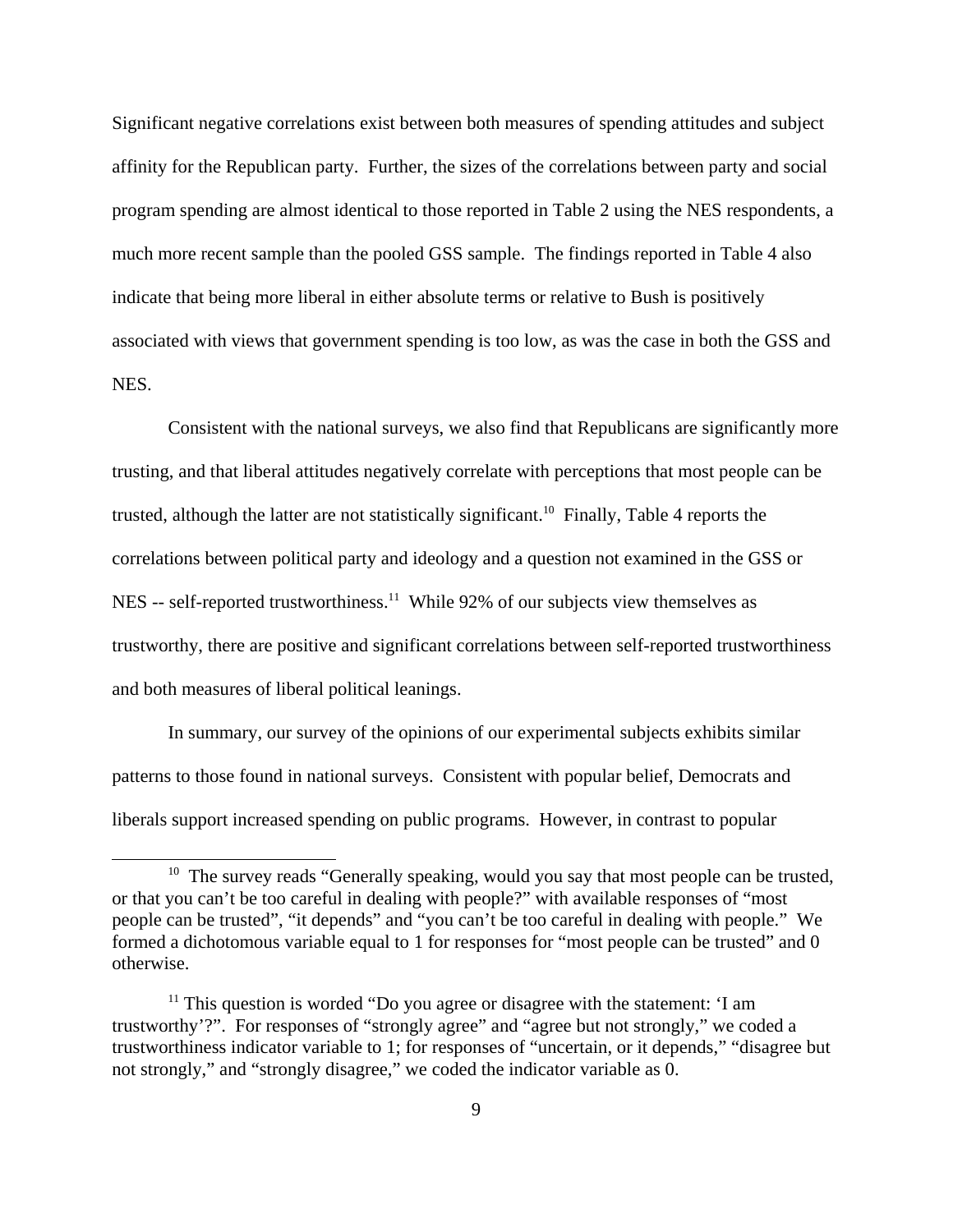wisdom (but consistent with evidence from national surveys), Republicans exhibit more trust and political ideology is only weakly and inconsistently associated with trust. We now turn to the question of whether party and ideology affect behavior in public goods and trust games.

#### **Experimental Results**

From the public goods experiment, we report mean values of the number of tokens contributed by subjects to the group account. This action is thought to reflect the value subjects place on the welfare of other subjects, much like the survey questions on government spending on social programs. From the trust experiments, we report mean amounts sent by first movers, a measure of the level of trust that player has in his or her randomly-matched partner. Finally, we also examine the mean ratio of amount returned to amount available among the second movers, which can be interpreted as the trustworthiness of these subjects. For each subject, we calculate the average decision over 30 rounds, and we then average those values over the 48 subjects that participated in that feature of the experiment. The means for the full sample are reported in Table 5, along with means by the subjects' party and ideology.

Unlike the survey responses on public spending, trust, and trustworthiness, the mean decisions of our subjects do not show marked differences by political party and ideology. For example, in the public goods experiment, subjects with Democratic leanings contributed an average of 2.8 tokens to the group account, and those with Republican leanings contributed only slightly less, or 2.6 tokens. This difference between Democrats and Republicans does not prove to be significant according to a Mann-Whitney test carried out in a sample of only those two groups. Morever, in a series of Mann-Whitney tests we conducted for each party and ideology subgroup, we found no significant differences in group account contribution for any one group of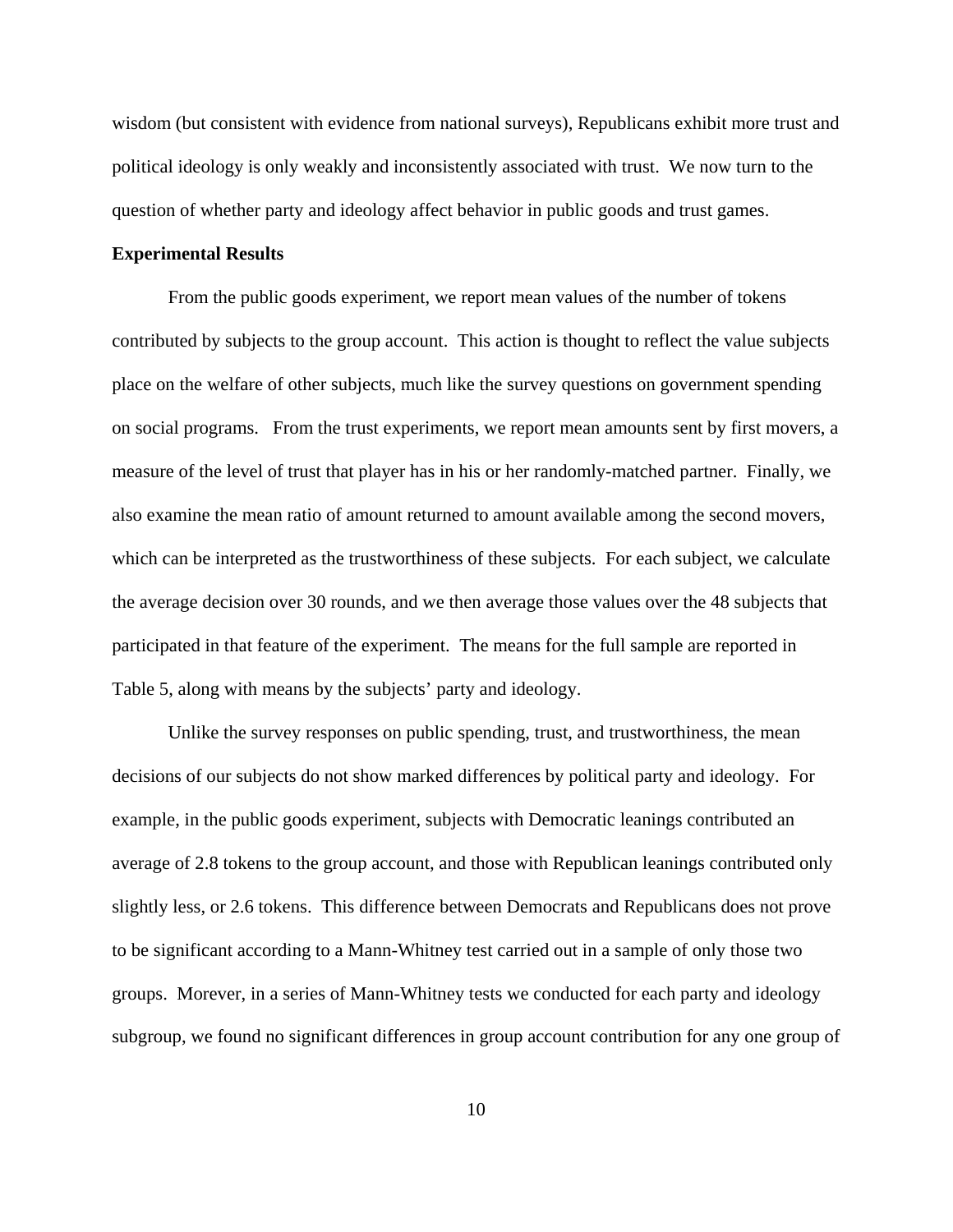subjects relative to the remaining subjects. This same pattern of results is exhibited for both the amount sent decision and the return ratio decision. There is little discernable difference in trusting behavior between Democrats and Republicans (i.e., amounts sent average 4.52 and 4.51 respectively). While the differences between liberals and non-liberals are somewhat larger at 5.14 versus 4.85 tokens, or 5.49 versus 4.45 tokens, these are not significant according to Mann-Whitney tests. Trusting behavior is also higher among subjects with other party or no party interests compare to all others, but again those differences are not statistically significant. In the analysis of mean return ratio, conjectured to reflect the subject's trustworthiness, there is a clear tendency among all groups to return roughly one-third of the tokens available. Recall that in the experiment, tokens sent to the second mover were tripled before the return decision was made; thus, the return ratio is strongly associated with the multiplier used in the experimental design. The minor fluctuations by subgroup are not significant according to Mann-Whitney tests.

We next analyze subject decisions using OLS regression models; this allows us to control for the influence of subject race and gender in testing for the effects of political leanings. This approach also allows us to examine another feature of our experimental design. Because the effects of ideology may only be triggered by perceived inequities not visible in an egalitarian laboratory setting, we varied the payments that our subjects received within each session. As we described earlier, of the 30 decisions made by subjects in each game, ten were made in settings where all subjects received the same show-up fee of \$7.50, another ten were made in settings where show-up fees were symmetrically distributed around a mean of \$7.50, and ten decisions were made with show-up fees that were skewed (one subject received \$20, but the mean fee remained \$7.50). In both of the non-egalitarian settings, payments were randomly distributed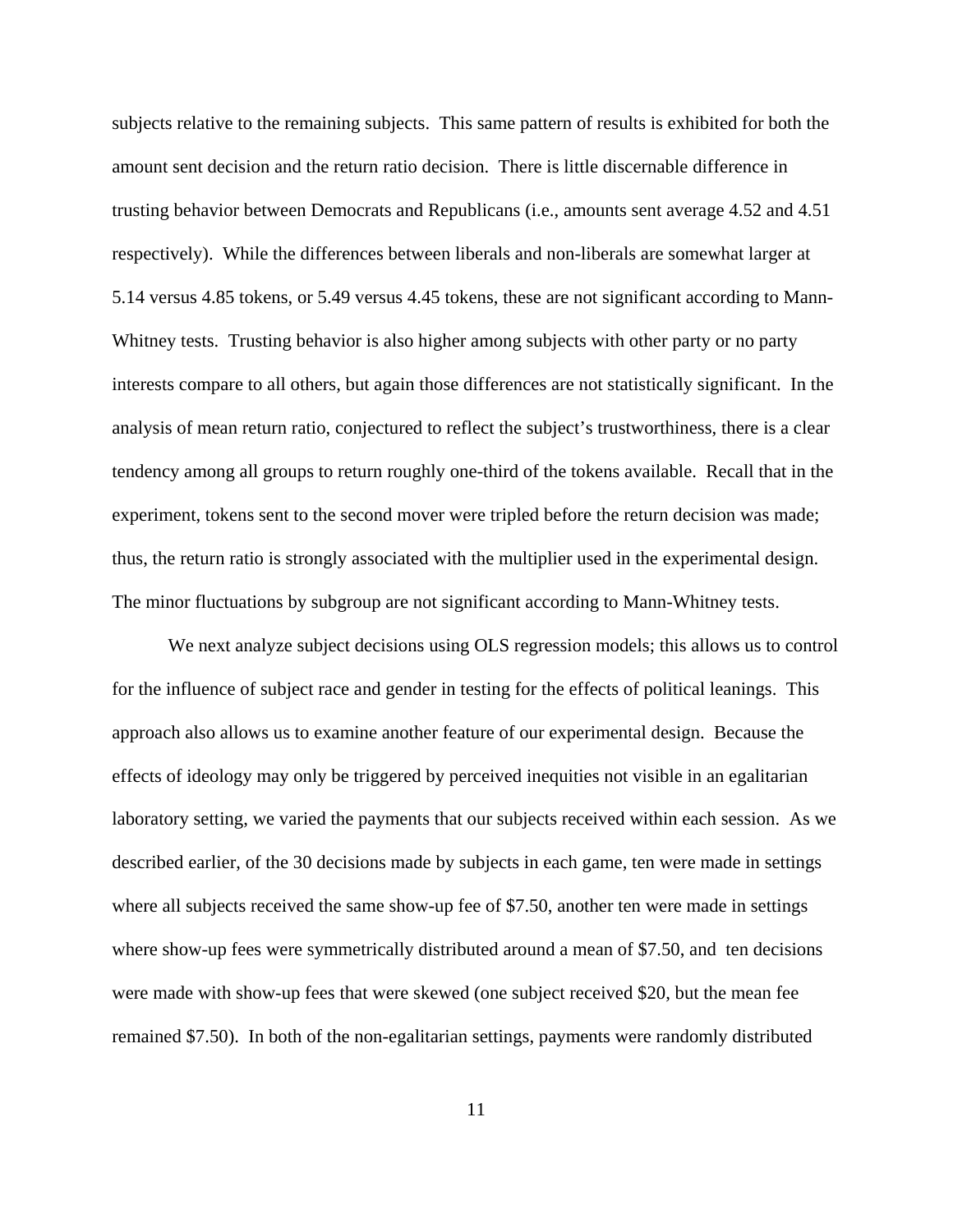among the subjects. In the regression analyses that follows, we discuss how these inequality treatments affected subject decisions directly, and moreover, we discuss whether inequality affected the associations between political leanings and our subjects' behaviors.

Starting with our public goods experiments, we report results from OLS regressions of mean contributions to the group account in Table 6 (for political party) and Table 7 (for ideology). Model 1 in each table reports results from a regression controlling for subject gender and race and using a sample that includes one observation per subject. The omitted category in the party analysis is that of Republican. The OLS results are substantively similar to our descriptive statistics; that is, none of the political party or ideology measures has a significant association with mean contributions to the group account. In Model 2 of each table, we report results that take into account the unequal nature of the show-up fees. These models use a sample that includes three observations for each respondent; each observation is a ten-round average of group account contributions during a particular show-up fee distribution. We control for the type of distribution with a dummy variable set to one for the symmetric and skewed distribution, and zero for the egalitarian distribution.<sup>12</sup> In this model, we find that subjects contributed less to the public good in the presence of inequality, a result we also report in Anderson, Mellor and Milyo (2004a and 2004b). In this specification as in Model 1, the measures of political party are not individually or jointly significantly associated with group account contributions, nor are the measures of political ideology.

<sup>&</sup>lt;sup>12</sup> All models that use multiple observations by subject also include a dummy variable equal to one if the mean contribution pertained to the second set of ten rounds (and zero otherwise) and a dummy variable equal to one if the mean contribution pertained to the third set of ten rounds (and zero otherwise); in addition, the standard errors of the coefficient estimates are adjusted for clustering by subject.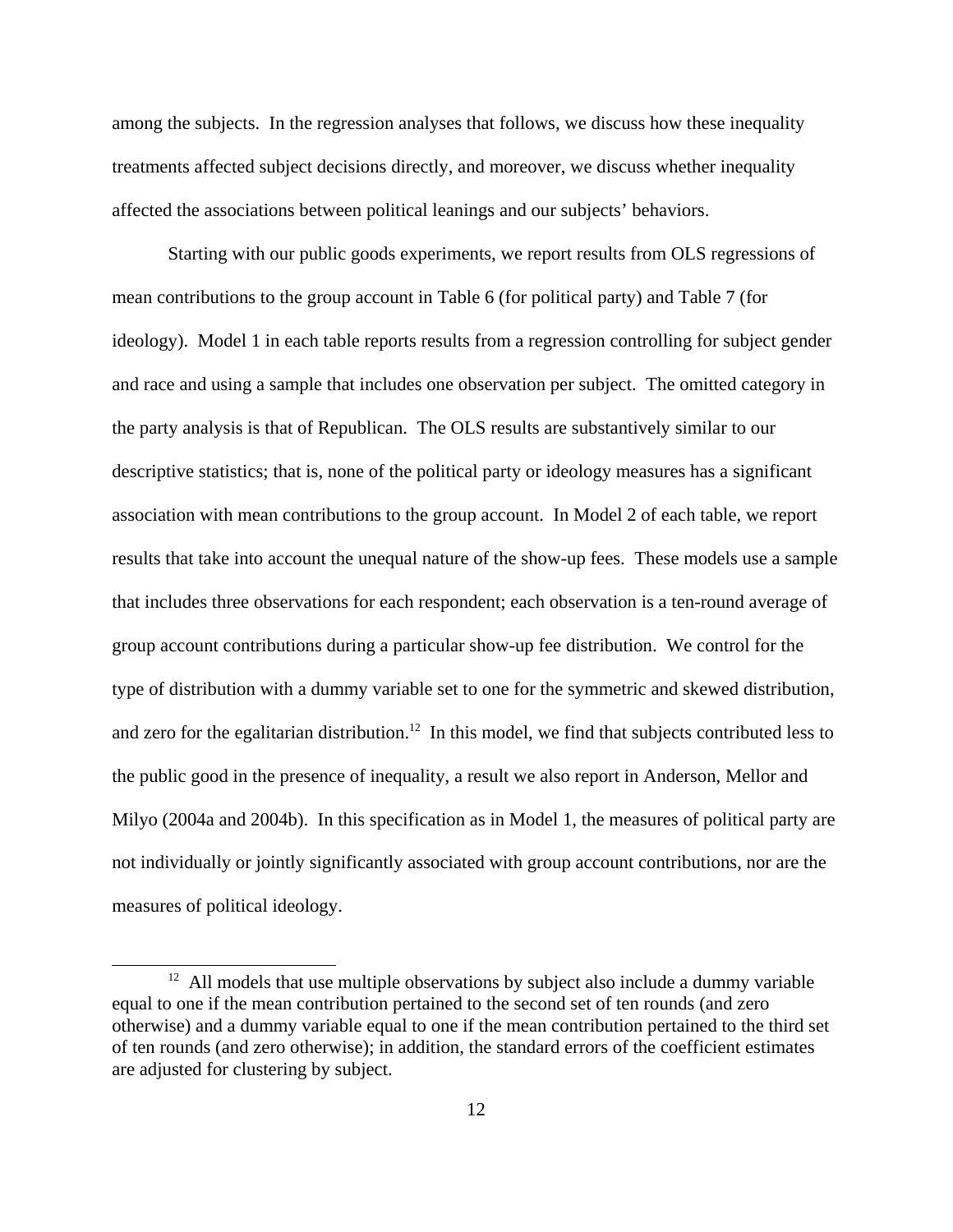To allow the effects of political leaning to vary with the inequality treatment, we interact each political measure with the inequality indicator. These results are reported as Model 3 in our tables. We continue to find no effect of political party or ideology on public goods contributions, nor do we find evidence that such political measures interact with the inequality treatment. Finally, we include a set of indicator variables in Model 4 to adjust for sessionspecific effects on mean contributions to the group account. Here we find that the set of session dummies is jointly significant at the 0.10 level or better, depending on the choice of ideology measure. However, once again, there is no significant effect of political party or ideology on public goods contributions. In a series of tests of the joint significance of the party indicators, as well as the party indicators and their interactions, and the ideology indicators and their interactions, we do not find any evidence of statistically significant effects. We take these results, together with the correlations reported in Table 4, as striking evidence of the difference between our subjects' reported beliefs about public programs and their actual behaviors. While party and ideology are strongly associated with attitudes about spending on public programs, there is no evidence that political leanings explain subject behavior in our public goods sessions.

Turning to our series of trust experiments, we next examine the results of OLS regressions of mean amounts sent by the first mover. These results are reported in Table 8 (for political party) and Table 9 (for ideology). We examine the same set of four model specifications as we did in analyzing the public goods data. In Model 1, we use one observation per respondent, and use controls for subject gender and race in the regression. Results reported in Table 8 suggest that political party has no significant effect on trusting behavior; however, in the models reported in Table 9 we find that subjects who rate themselves as more liberal than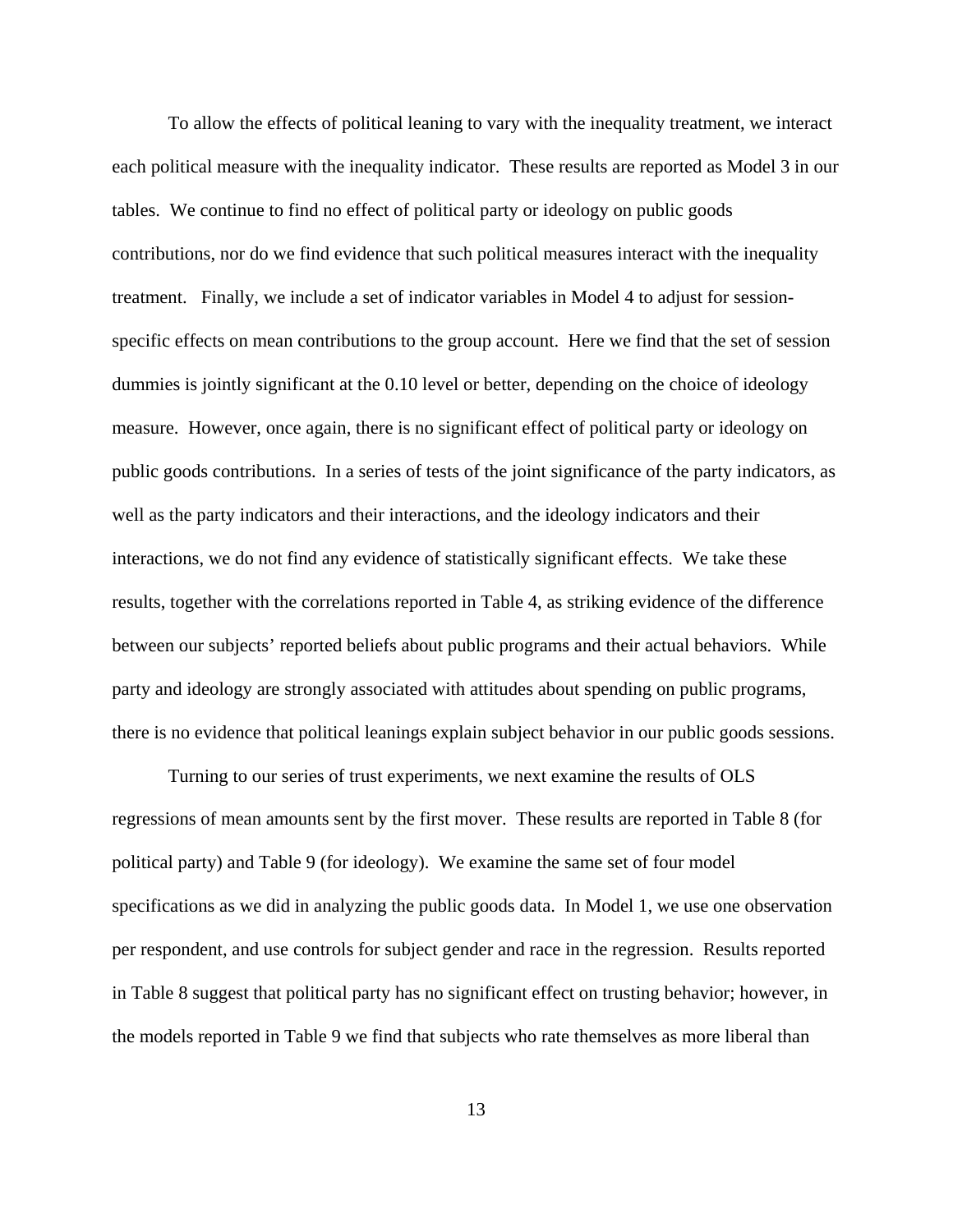President Bush send significantly higher amounts to their randomly-matched partner. This result stands in sharp contrast to the correlations reported in Table 4, which reveal a significant negative correlation between liberal views and an attitudinal measure of trust. The significant effect of relative liberalism also persists in Model 2 of Table 9 which controls for inequality, and in Model 3. In the latter case, we are able to reject the null hypothesis that the coefficients on the liberal measure and its interaction are jointly equal to zero. However, upon the addition of session fixed-effects in Model 4, we once again find that for political party and both of the political ideology measures, there is no evidence of a statistically significant association with trusting behavior. As in the public goods analysis, the session dummies in our Models 4 are jointly significant (at the 0.05 level or better), but there is no evidence that the party indicators and their interactions or the ideology variables and their interactions are jointly significant once session effects are added to the model.

Our final series of regressions examines the second-movers' decisions in the trust experiments. In Tables 10 and 11 we report the results of OLS models of mean return ratio, a behavioral measure analogous to trustworthiness. Recall that our analysis of survey responses shown in Table 4 found that both measures of liberal ideology were positively and significantly correlated with self-reports of trustworthiness. In contrast, the regression results provide no evidence that the political party measures, either individually or jointly, or interacted with inequality, are significantly associated with our behavioral measure of trustworthiness. Similarly, neither measure of political ideology is significant, either alone or when interacted with the inequality treatment. Finally, in this context, even the session dummies are not jointly significant. The only variable that shows a significant association with return ratio is the amount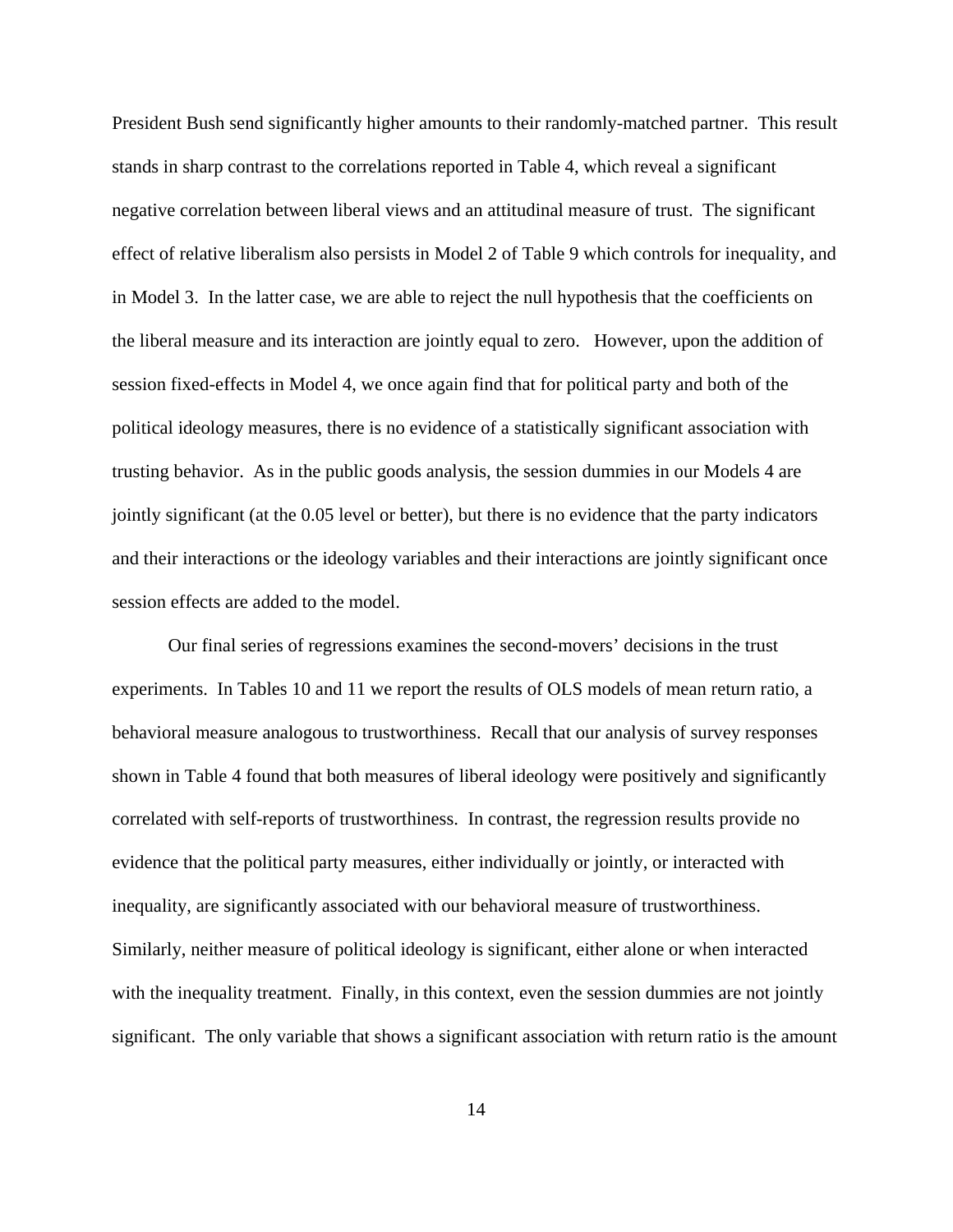sent by the first mover (coefficients not reported here).

#### **Conclusion**

There exists a common perception that Democrats and liberals are inherently more compassionate or other-regarding than Republicans or conservatives. Survey evidence on attitudes toward public spending and redistribution strongly support (and likely perpetuate) this stereotype, although survey evidence on generalized trust is not always consistent with the popular wisdom. However, despite the plethora of experimental research conducted using public goods and trust games, no previous published study explicitly tests whether liberals do indeed "play nice." We address this lacuna in the scientific literature and put conventional wisdom to the test.

In general, we find that Democrats and liberals behave no differently than Republicans or conservatives in either experimental setting. The only exception occurs when we measure political ideology by an individual's self-placement on an 11-point scale relative to President Bush; by this relative measure, liberals exhibit more trust by sending significantly more tokens to their unknown partners in the bilateral trust game. However, this finding is not robust to the inclusion of session fixed-effects as controls. Further, even ignoring the sensitivity of this particular result, it is difficult to interpret this behavior as evidence of other-regarding preferences, since this same measure is not significantly associated with either contributions in the public goods game (i.e., generosity), or return ratios in the trust game (i.e., trustworthiness). The absence of differential reciprocation may suggest that liberals are more risk-taking as senders in the trust game, but we leave this question for posterity.

One concern with the experimental approach taken here is that the generosity of left-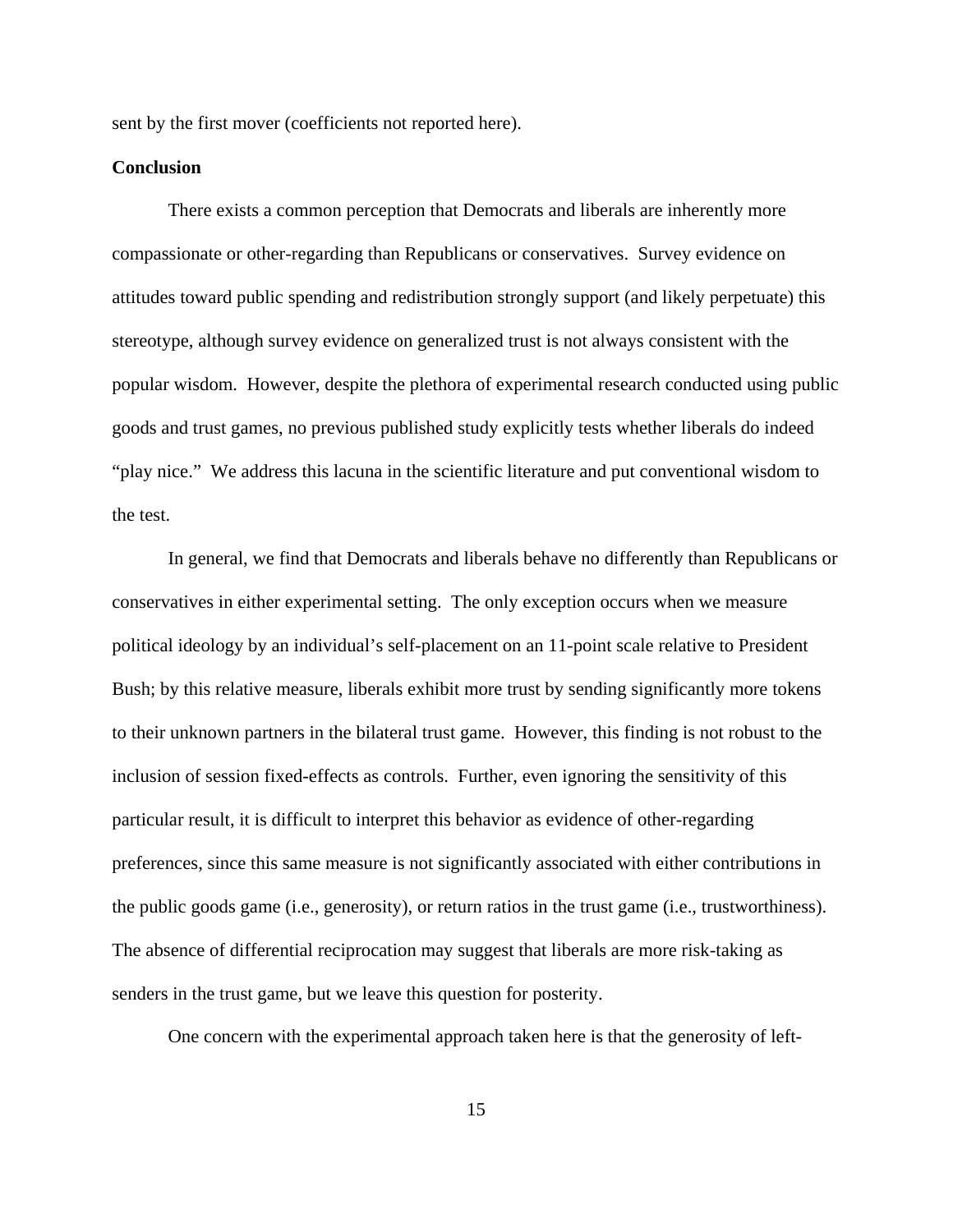leaning individuals may be a response to perceived inequities in the social environment, whereas in the artificial egalitarian setting of the experimental lab, this motivation is absent. In order to address this potential criticism, we induced inequality among experimental subjects by varying the fixed show-up fee paid to all subjects for participation in the experiment. Elsewhere, we have shown that such induced inequality does influence subject behavior in public goods experiments (Anderson, Mellor and Milyo 2004b); however, we do not observe any significant differences in the generosity of Democrats or liberals vis-a-vis Republicans and conservatives across these treatments. Consequently, we do not attribute our null findings on the importance of political attributes to this phenomenon. Instead, the weight of evidence presented here suggests that political preferences are simply not associated with an inherent affinity for the well-being of others, as least as measured by such behaviors in two classic experimental games.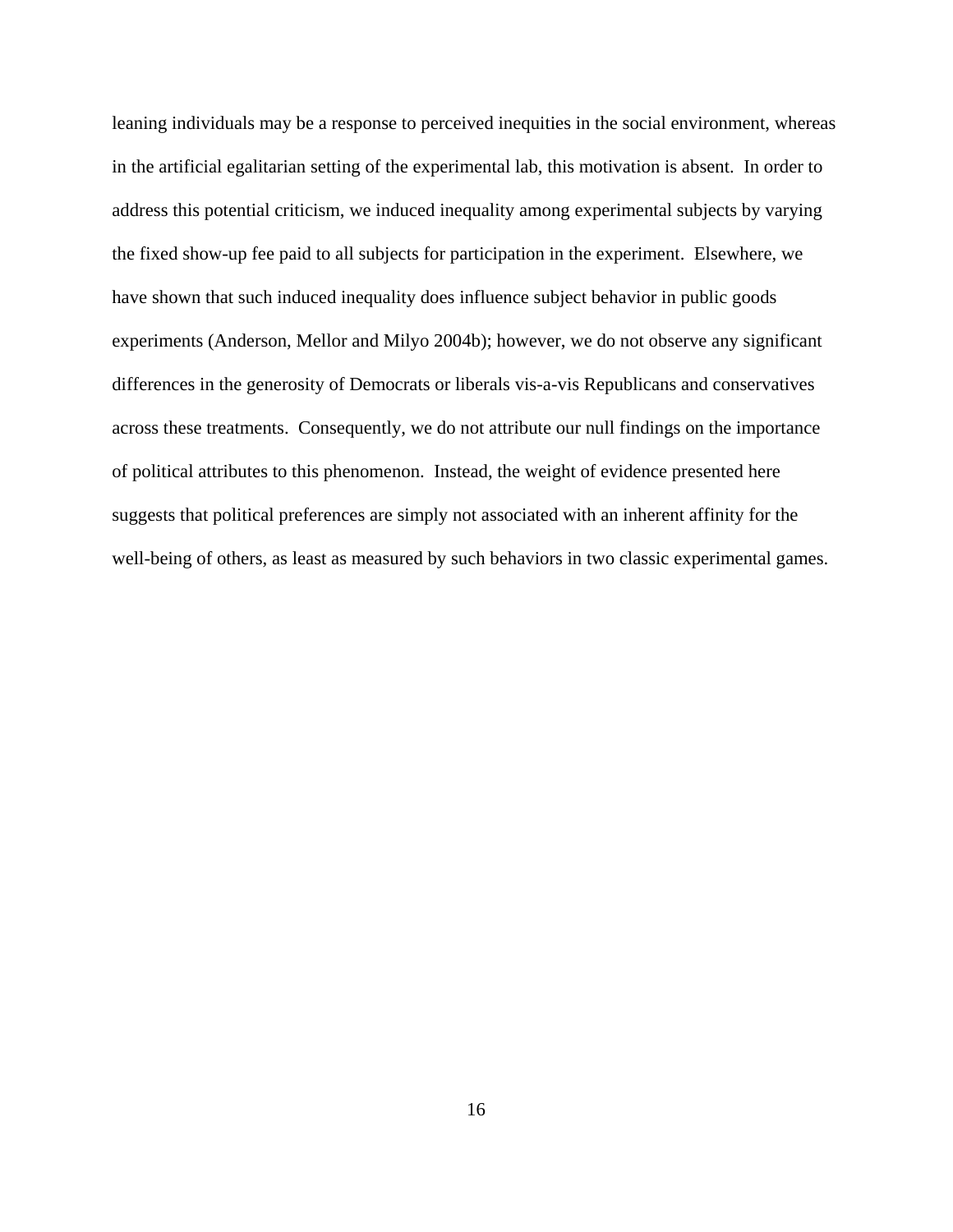#### **References**

- Alesina, Alberto and Elianna La Ferrara. 2002. "Who Trusts Others?" *Journal of Public Economics*, 85(2): 207-34.
- Alesina, Alberto and Eliana La Ferrara. 2000. "Participation in Heterogeneous Communities." *Quarterly Journal of Economics*, 115 (3): 847-904
- Anderson, Lisa R., Jennifer M. Mellor, and Jeffrey Milyo. 2004a. "Social Capital and Contributions in a Public Goods Experiment." *American Economic Review Papers and Proceedings*, forthcoming.
- Anderson, Lisa R., Jennifer M. Mellor, and Jeffrey Milyo. 2004b. "Inequality, Group Cohesion and Public Good Provision." Working Paper, Department of Economics, The College of William and Mary.
- Berg, Joyce, John Dickhaut and Kevin McCabe. 1995. "Trust, Reciprocity, and Social History." *Games and Economic Behavior*, 10: 122-142.
- Colmes, Alan. 2003. *Red, White and Blue*. Regan Books: New York.
- Coulter, Ann. 2002. "Battered Republican Syndrome," AnnCoulter.com (August 28, 2002); viewed at www.anncoulter.org/columns/2002/082802.htm on May 25, 2004.
- Fehr, Ernst, and Urs Fischbacher, Bernhard von Rosenbladt, Jurgen Schupp, and Gert G. Wagner. 2003. "A Nation-Wide Laboratory: Examining Trust and Trustworthiness by Integrating Behavioral Experiments into Representative Surveys." *IZA Discussion Paper No. 715* (February 2003), Bonn, Germany.
- Frey, Bruno S. and Stephan Meier. 2003. "Are Political Economists selfish and Indoctrinated? Evidence from a Natural Experiment," *Economic Inquiry*, 41(30: 448-462.
- Glaeser, Edward L., David I. Laibson, Jose A. Scheinkman, and Christine L. Soutter. 2000. "Measuring Trust.*" Quarterly Journal of Economics,* 115 (3): 811-846.
- Marwell, Gerald and Ruth Ames. 1979. "Experiments on the Provision of Public Goods I: Resources, Interest, Group Size and the Free-Rider Problem." *American Journal of Sociology*, 84(6): 1335-60.
- Mestelman, Stuart and David Feeney. 1988. "Does Ideology Matter? Anecdotal Experimental Evidence on the Voluntary Provision of Public Goods," *Public Choice*, 57(2): 287-294.
- Ostrom, Elinor and James Walker. 2003. *Trust and Reciprocity: Interdisciplinary Lessons from Experimental Research*. Russell Sage Foundation: New York.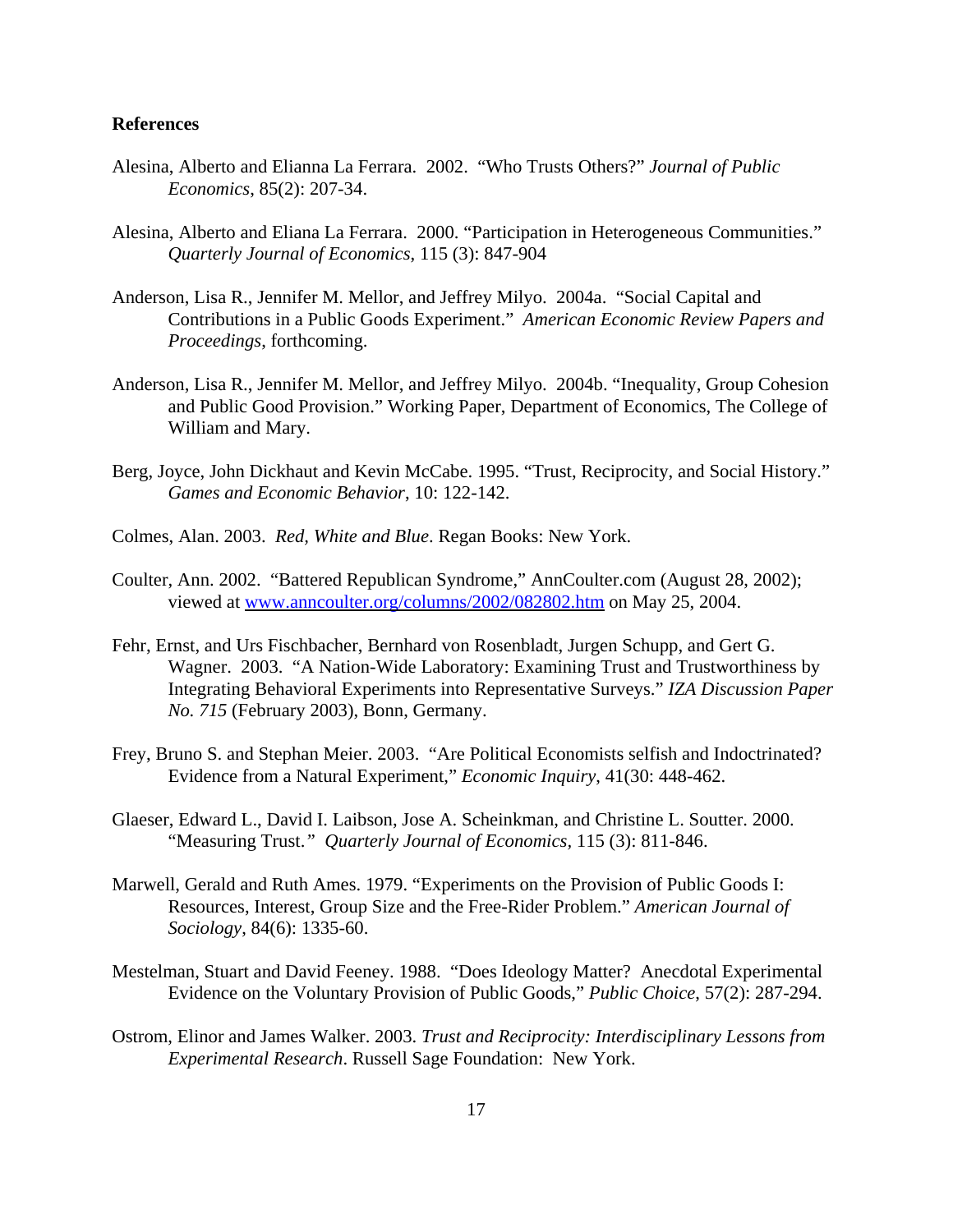PBS Think Tank, "Can Conservatives be Compassionate?" Transcript from December 21, 1995; viewed at www.pbs.org/thinktank/transcript239.htm on May 25, 2004.

Putnam, Robert. 2000. *Bowling Alone*. Simon and Schuster (New York, New York).

Wilson, James Q. and John J. DiIulio, Jr. (2004). *American Government, 9th edition*. Houghton Mifflin: Boston.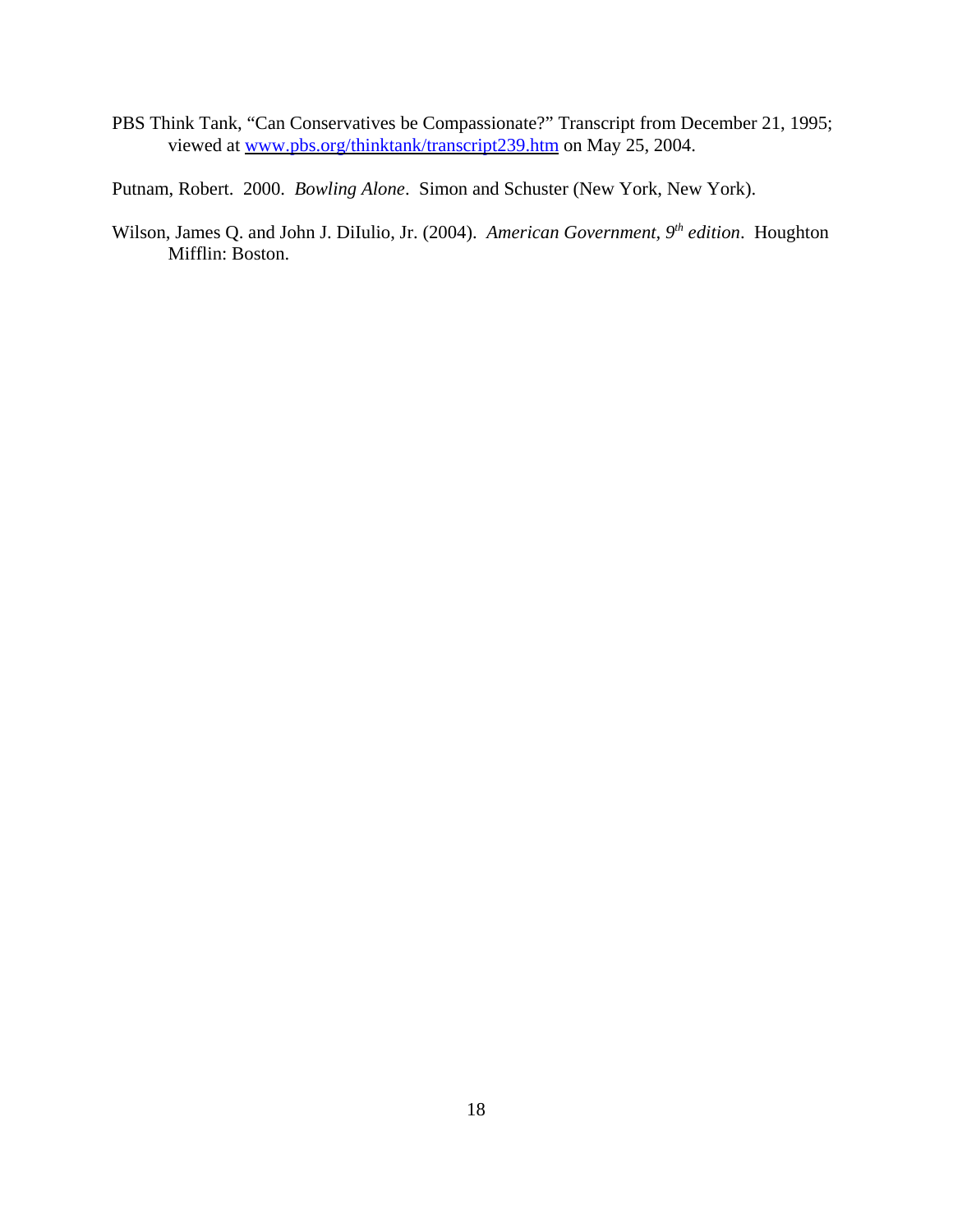|                                                  | Mean | Number of 8 programs<br>with "too little"<br>government spending | Number of 4 social<br>programs with "too little"<br>government spending | Agree that<br>"most people<br>can be trusted" |
|--------------------------------------------------|------|------------------------------------------------------------------|-------------------------------------------------------------------------|-----------------------------------------------|
| Panel A: All respondents ( $n = 24,198$ )        |      |                                                                  |                                                                         |                                               |
| Democrat or<br>Democrat leaning                  | 0.49 | $0.08^{\ast\ast\ast}$                                            | $0.10^{\ast\ast\ast}$                                                   | $-0.04***$                                    |
| Republican or<br>Republican leaning              | 0.36 | $-0.09***$                                                       | $-0.11***$                                                              | $0.08^{\ast\ast\ast}$                         |
| Independent                                      | 0.13 | $0.01*$                                                          | $0.01*$                                                                 | $-0.05***$                                    |
| Liberal (normalized<br>to $0-10$ point scale)    | 5.08 | $0.07^{\ast\ast\ast}$                                            | $0.11^{\ast\ast\ast}$                                                   | $-0.01$ <sup>*</sup>                          |
| Panel B: 18 to 22 year-olds only ( $n = 1,555$ ) |      |                                                                  |                                                                         |                                               |
| Democrat or<br>Democrat leaning                  | 0.45 | $0.06***$                                                        | $0.09***$                                                               | 0.00                                          |
| Republican or<br>Republican leaning              | 0.36 | $-0.06**$                                                        | $-0.08***$                                                              | $0.04***$                                     |
| Independent                                      | 0.18 | 0.01                                                             | 0.02                                                                    | $-0.05***$                                    |
| Liberal (normalized<br>to 0-10 point scale)      | 5.60 | 0.03                                                             | $0.08***$                                                               | $0.06***$                                     |

# **Table 1. Correlations in Survey Responses in General Social Survey, 1972-2002**

*Notes*: Significant correlations between variables indicated by \*\*\* for  $p<0.001$ , \*\* for  $p<0.05$ , \* for  $p<0.10$ .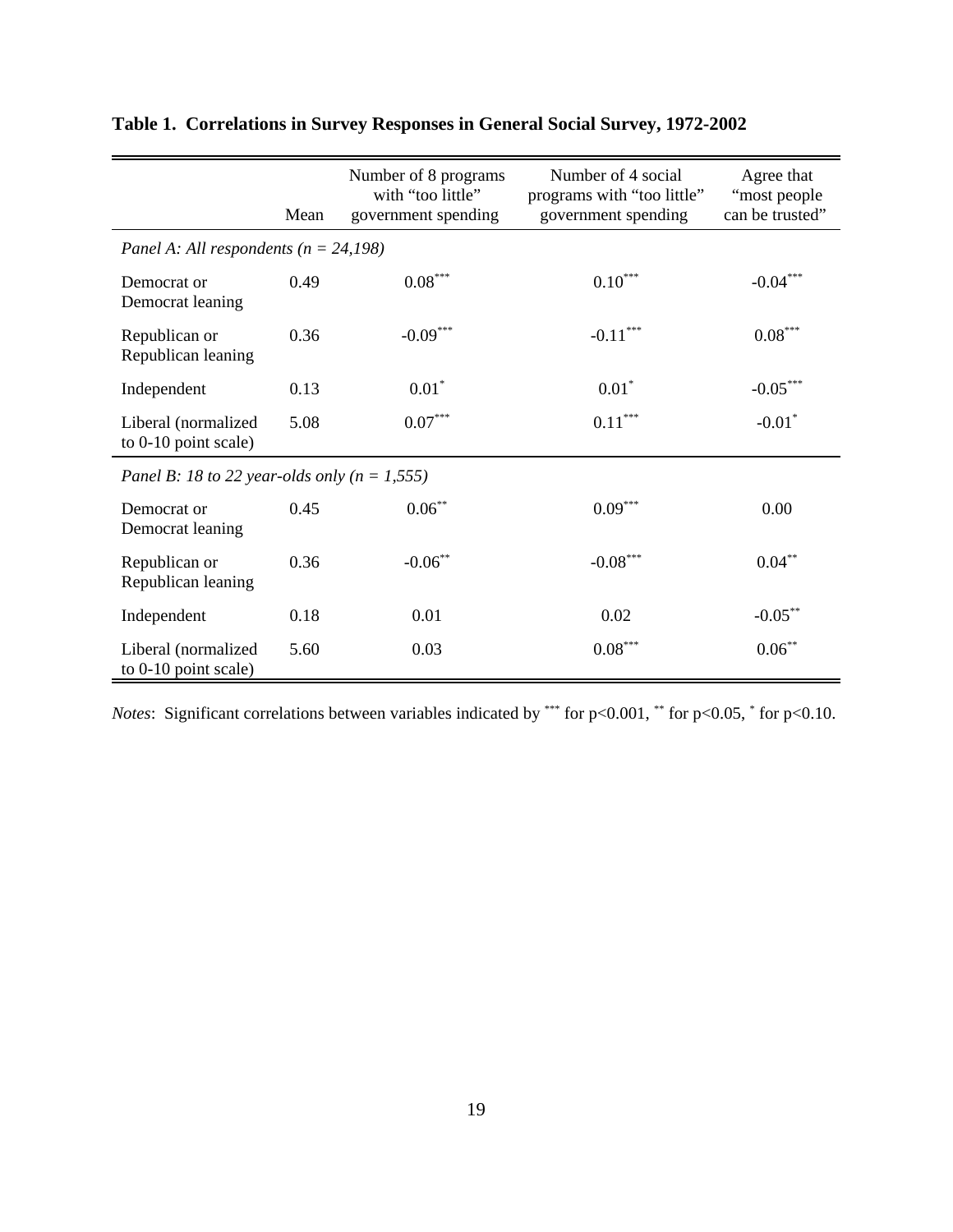| $(n=686)$                                                         | Mean | Agree that "Government should"<br>increase spending and services" | Agree that "most"<br>people can be<br>trusted" |
|-------------------------------------------------------------------|------|-------------------------------------------------------------------|------------------------------------------------|
| Democrat or Democrat leaning                                      | 0.51 | $0.39***$                                                         | $-0.07**$                                      |
| Republican or Republican leaning                                  | 0.40 | $-0.43***$                                                        | $0.08***$                                      |
| Independent                                                       | 0.09 | 0.03                                                              | 0.01                                           |
| Liberal (normalized range is 0 to<br>10 points)                   | 6.28 | $0.21***$                                                         | $-0.05$                                        |
| Liberal relative to Bush<br>(normalized range is $-10$ to $+10$ ) | 2.69 | $0.16***$                                                         | 0.01                                           |

# **Table 2. Correlations in Survey Responses in National Election Study, 2000**

*Notes*: Significant correlations between variables indicated by \*\*\* for  $p<0.001$ , \*\* for  $p<0.05$ , \* for  $p<0.10$ .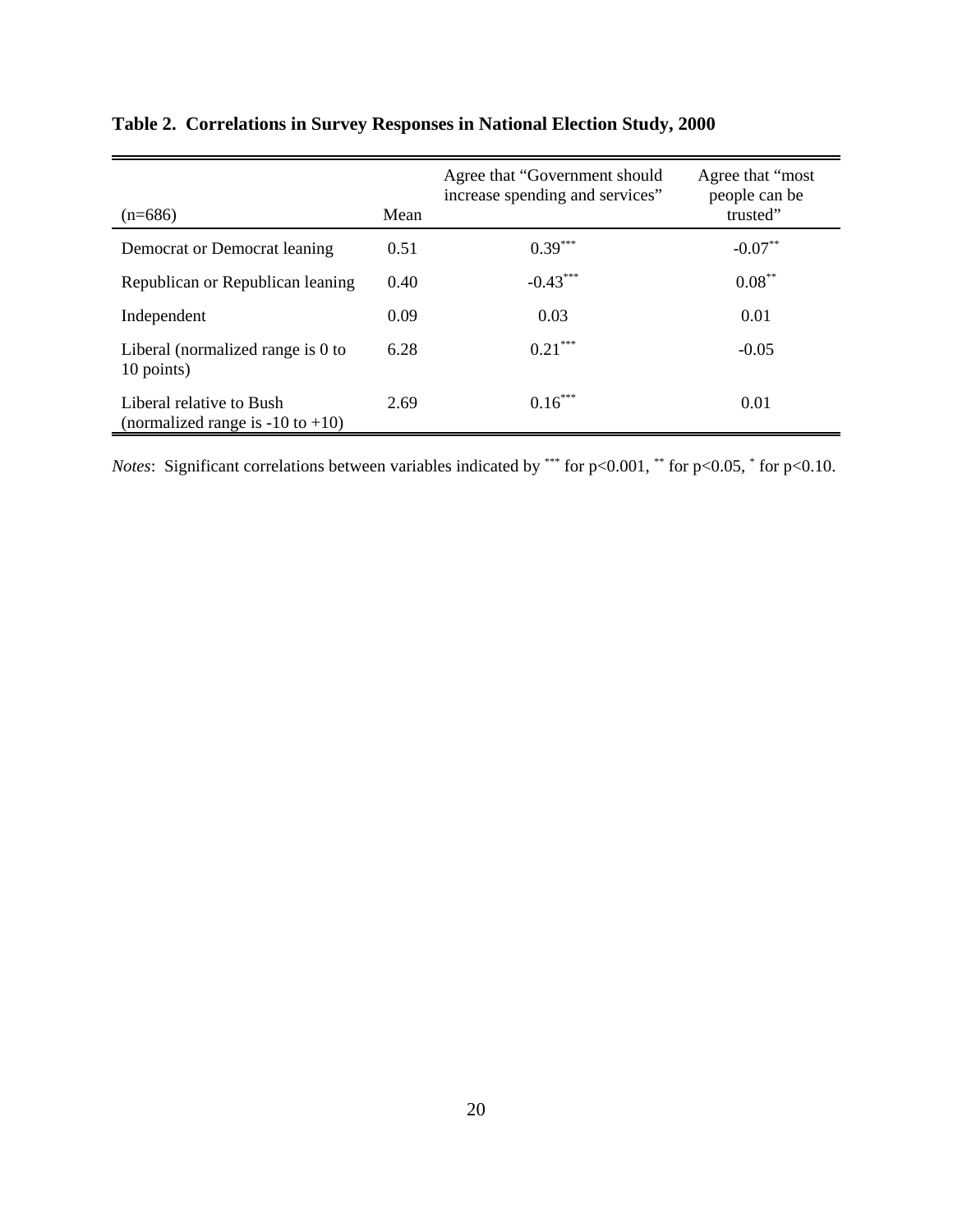| Session   | Experiment          | Block 1<br>$(10$ rounds) | Block 2<br>$(10$ rounds)                      | Block 3<br>$(10$ rounds) | Number of<br>Subjects |
|-----------|---------------------|--------------------------|-----------------------------------------------|--------------------------|-----------------------|
| $1 - 2$   | <b>Public Goods</b> | Egalitarian              | Skewed                                        | Symmetric                | 16                    |
| $3-4$     | Public Goods        | Skewed                   | Symmetric                                     | Egalitarian              | 16                    |
| $5-6$     | Public Goods        | Symmetric                | Egalitarian                                   | <b>Skewed</b>            | 16                    |
|           |                     |                          | Total Subjects in the Public Goods Experiment |                          | 48                    |
| $7-10$    | <b>Trust</b>        | Egalitarian              | Skewed                                        | Symmetric                | 32                    |
| $11 - 14$ | Trust               | <b>Skewed</b>            | Symmetric                                     | Egalitarian              | 32                    |
| $15 - 18$ | Trust               | Symmetric                | Egalitarian                                   | <b>Skewed</b>            | 32                    |
|           |                     |                          | Total Subjects in the Trust Experiment        |                          | 96                    |

**Table 3. Experimental Design**

*Notes*: Egalitarian show-up payments = (8 @ \$7.50) Skewed show-up payments =  $(1 \otimes $20, 4 \otimes $7, 3 \otimes $4)$ Symmetric show-up payments =  $(3 \otimes $10, 2 \otimes $7.50, 3 \otimes $5)$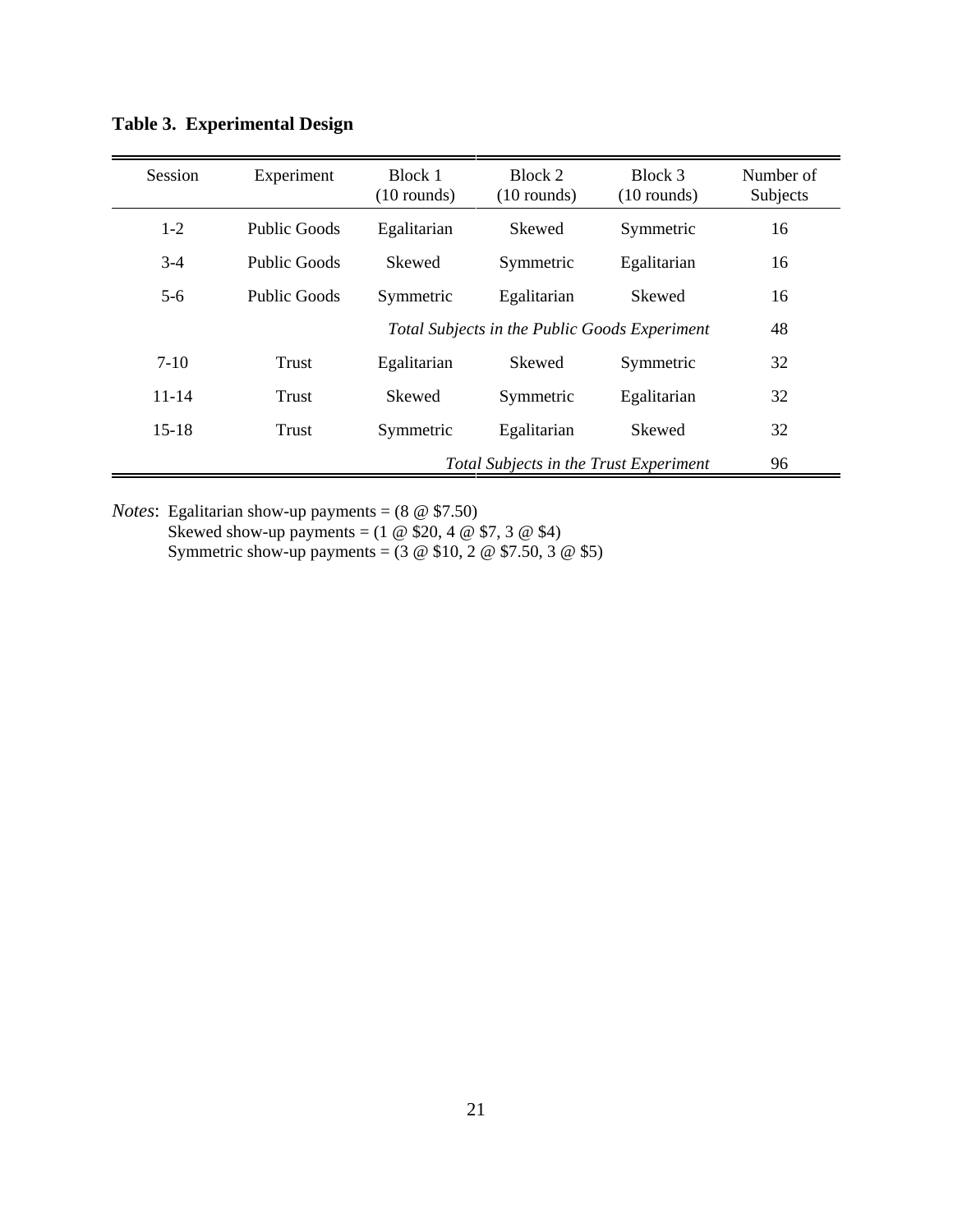|                                                                                  | Mean  | Number of 8<br>government<br>programs in which<br>spending is "too<br>little" | Number of 4<br>social programs<br>in which<br>spending is "too<br>little" | Agrees<br>that "most"<br>people<br>can be<br>trusted" | Describes<br>oneself as<br>"trust-<br>worthy" |
|----------------------------------------------------------------------------------|-------|-------------------------------------------------------------------------------|---------------------------------------------------------------------------|-------------------------------------------------------|-----------------------------------------------|
| <b>Democratic Party Best</b><br>Represents Interests                             | 0.403 | $0.33***$                                                                     | $0.38^{\ast\ast\ast}$                                                     | $-0.07$                                               | 0.02                                          |
| <b>Republican Party</b><br><b>Best Represents</b><br>Interests                   | 0.375 | $\textbf{-0.36}^{\ast\ast\ast}$                                               | $-0.44***$                                                                | $0.18^{\ast\ast}$                                     | $-0.05$                                       |
| <b>Other Party Best</b><br><b>Represents Interests</b>                           | 0.069 | $0.24***$                                                                     | $0.26***$                                                                 | 0.06                                                  | 0.08                                          |
| No Party Best<br>Represents Interests                                            | 0.153 | $-0.13$                                                                       | $-0.11$                                                                   | $-0.19**$                                             | $-0.02$                                       |
| 11-point Ideology Scale<br>$(0=extreme)$<br>conservative,<br>10=extreme liberal) | 5.46  | $0.45***$                                                                     | $0.55^{\ast\ast\ast}$                                                     | $-0.08$                                               | $0.14*$                                       |
| <b>Ideology Difference</b><br>(own rating less Bush)<br>rating)                  | 2.51  | $0.45***$                                                                     | $0.53***$                                                                 | $-0.12$                                               | $0.20**$                                      |
|                                                                                  | Mean: | 3.09                                                                          | 2.37                                                                      | 0.30                                                  | 0.92                                          |

**Table 4. Correlations in Survey Responses among Subjects in Public Goods and Trust Experiments**

*Notes*: Sample means and correlations are based on 144 subjects, except for three variables with a few missing values: spending preferences for government and social programs (n=140 and 141, respectively) and ideological difference with President Bush (n=143). Significant correlations between variables indicated by \*\*\* for  $p<0.01$ , \*\* for  $p<0.05$ , \* for  $p<0.10$ .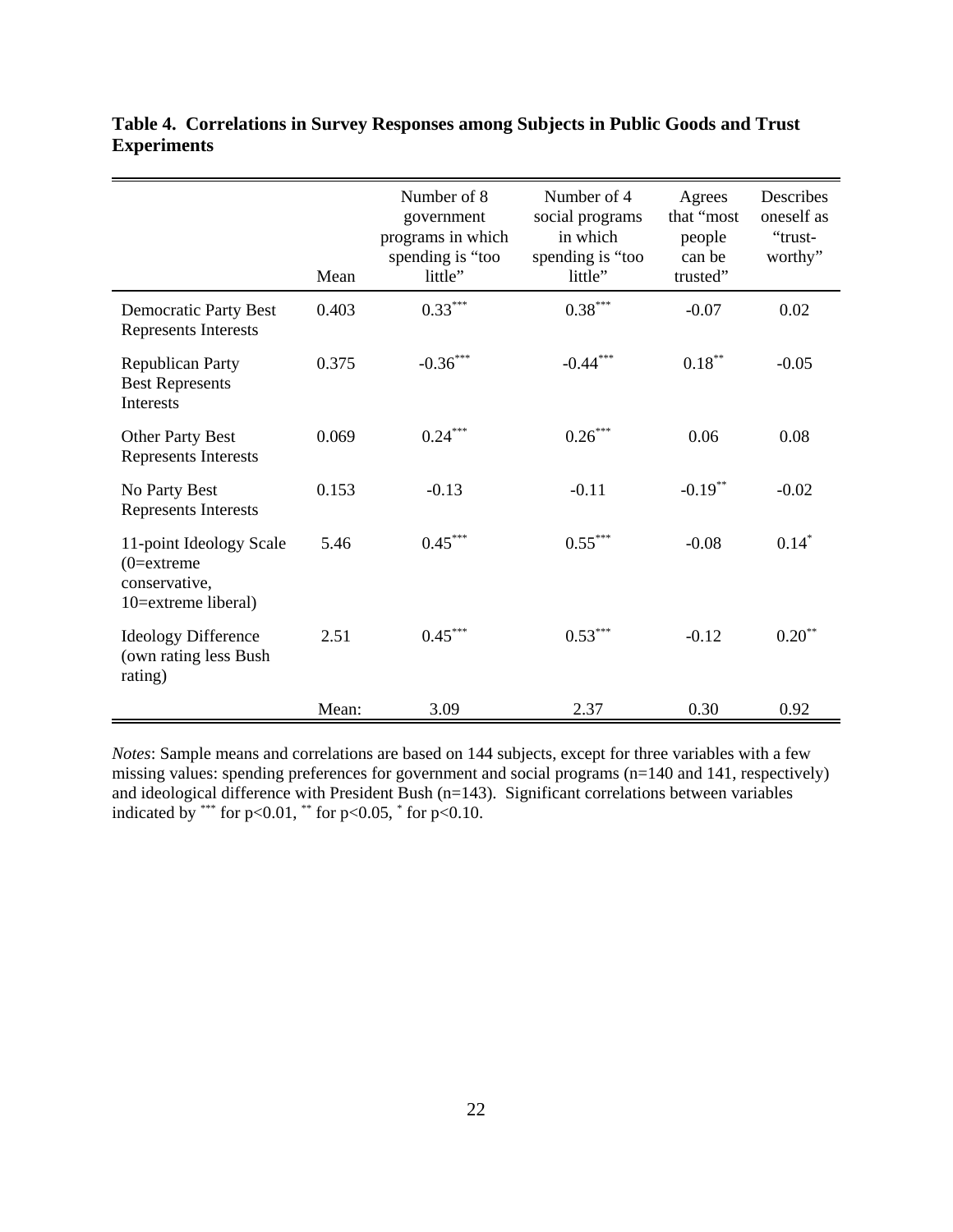|                                                                                                      | <b>Public Goods</b><br>Experiment  | <b>Trust Experiment</b>                    |                                                                                         |
|------------------------------------------------------------------------------------------------------|------------------------------------|--------------------------------------------|-----------------------------------------------------------------------------------------|
|                                                                                                      | Mean Group Account<br>Contribution | Mean Tokens Sent to<br><b>Second Mover</b> | Mean Ratio of<br><b>Tokens Returned to</b><br>First Mover to<br><b>Tokens Available</b> |
| All Subjects                                                                                         | 2.75<br>(1.58)<br>$n = 48$         | 4.97<br>(2.60)<br>$n = 48$                 | 0.35<br>(0.17)<br>$n = 48$                                                              |
| <b>Democratic Party Best</b><br>Represents Interests                                                 | 2.78<br>(1.57)<br>$n=18$           | 4.52<br>(2.20)<br>$n=15$                   | 0.35<br>(0.17)<br>$n=25$                                                                |
| <b>Republican Party Best</b><br><b>Represents Interests</b>                                          | 2.60<br>(1.55)<br>$n = 21$         | 4.51<br>(2.71)<br>$n=18$                   | 0.35<br>(0.19)<br>$n=15$                                                                |
| Other Party Best<br>Represents Interests                                                             | 3.12<br>(0.45)<br>$n=2$            | 6.40<br>(2.77)<br>$n=4$                    | 0.33<br>(0.10)<br>$n=4$                                                                 |
| No Party Best Represents<br>Interests                                                                | 3.01<br>(2.10)<br>$n=7$            | 5.82<br>(2.83)<br>$n=11$                   | 0.38<br>(0.28)<br>$n=4$                                                                 |
| Liberal<br>(Equal to 1 for values of 6<br>or higher on 11-point<br>scale, 0 otherwise)               | 2.62<br>(1.51)<br>$n=19$           | 5.14<br>(2.76)<br>$n=20$                   | 0.34<br>(0.17)<br>$n = 32$                                                              |
| More Liberal Than Bush<br>(Equal to 1 if ideology<br>difference exceeds sample<br>mean, 0 otherwise) | 2.74<br>(1.53)<br>$n=20$           | 5.49<br>(2.46)<br>$n = 24$                 | 0.33<br>(0.17)<br>$n = 27$                                                              |

**Table 5. Mean Subject Decisions in Public Goods and Trust Experiments, By Political Party and Ideology**

*Notes*: Mean values of subject choices taken over 30 decision making periods in the experiment.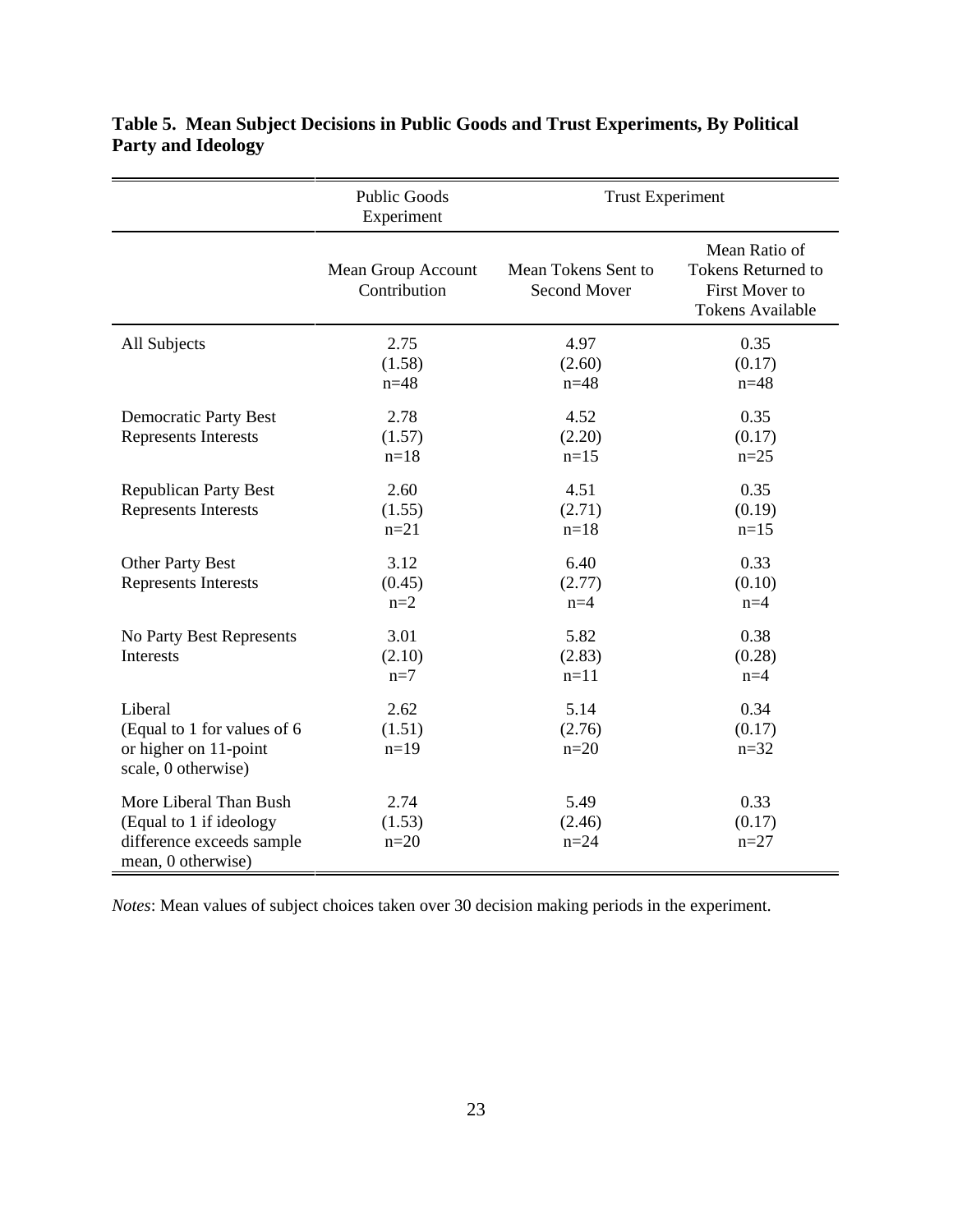|                                          | Model 1<br>$(n=144)$ | Model 2<br>$(n=144)$ | Model 3<br>$(n=144)$ | Model 4<br>$(n=144)$ |
|------------------------------------------|----------------------|----------------------|----------------------|----------------------|
| <b>Democratic Party</b>                  | 0.361<br>(0.65)      | 0.361<br>(0.65)      | 0.406<br>(0.64)      | $-0.039$<br>(0.05)   |
| <b>Other Party</b>                       | 0.521<br>(0.43)      | 0.521<br>(1.56)      | $1.852*$<br>(1.67)   | $2.163**$<br>(2.28)  |
| No Party                                 | 0.399<br>(0.56)      | 0.399<br>(0.49)      | 0.772<br>(0.60)      | 0.062<br>(0.04)      |
| <b>Unequal Treatment</b>                 |                      | $-0.386*$<br>(1.68)  | $-0.197$<br>(0.66)   | $-0.197$<br>(0.65)   |
| Unequal*Democratic Party                 |                      |                      | $-0.067$<br>(0.17)   | $-0.067$<br>(0.17)   |
| Unequal*Other Party                      |                      |                      | $-1.997$<br>(1.25)   | $-1.997$<br>(1.23)   |
| Unequal* No Party                        |                      |                      | $-0.559$<br>(0.44)   | $-0.559$<br>(0.44)   |
| <b>Includes Session Fixed</b><br>Effects | N <sub>o</sub>       | N <sub>o</sub>       | No                   | Yes                  |

**Table 6. Effects of Political Party on Mean Group Account Contributions**

*Notes*: Coefficients from OLS models reported, with absolute values of t-statistics in parentheses. All models include controls for the race and gender of the subject. Models 2, 3, and 4 also include a dummy variable equal to one if the mean contribution pertained to the second block of rounds (and 0 otherwise) and a dummy variable equal to one if the mean contribution pertained to the third block of rounds (and 0 otherwise). In Models 2, 3, and 4, standard errors are adjusted for clustering by subject. Statistical significance indicated by: \*\*\* for the 0.01 level, \*\* for the 0.05 level, and  $*$  for the 0.10 level.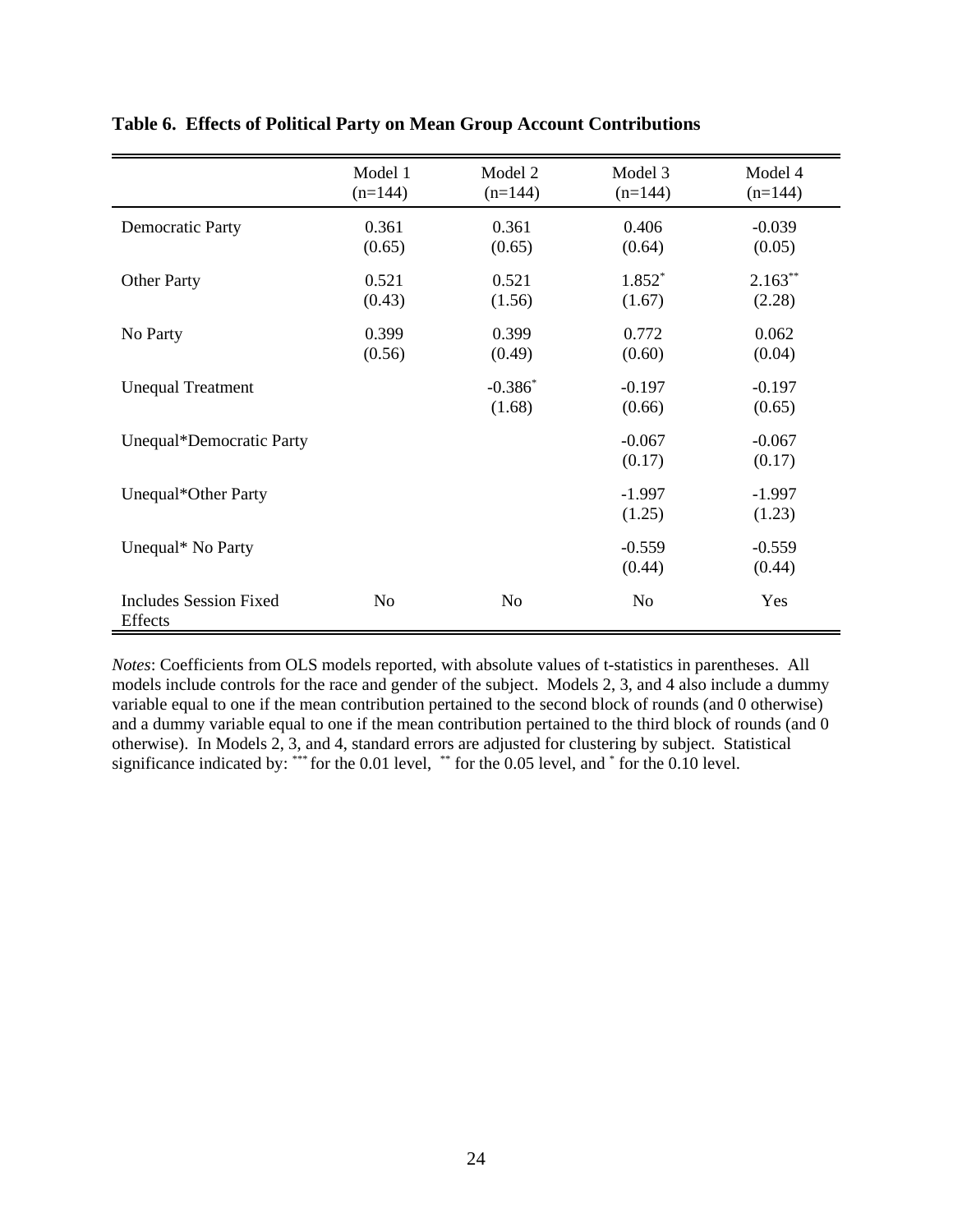|                                                                            | PANEL A: Ideology Scale |                      |                              |                      |  |
|----------------------------------------------------------------------------|-------------------------|----------------------|------------------------------|----------------------|--|
|                                                                            | Model 1<br>$(n=48)$     | Model 2<br>$(n=144)$ | Model 3<br>$(n=144)$         | Model 4<br>$(n=144)$ |  |
| 11-point Ideology Scale<br>(0=extreme conservative,<br>10=extreme liberal) | $-0.012$<br>(0.09)      | $-0.012$<br>(0.10)   | 0.019<br>(0.13)              | $-0.089$<br>(0.58)   |  |
| <b>Unequal Treatment</b>                                                   |                         | $-0.386*$<br>(1.70)  | $-0.151$<br>(0.26)           | $-0.151$<br>(0.26)   |  |
| Unequal*Ideology Scale                                                     |                         |                      | $-0.046$<br>(0.45)           | $-0.046$<br>(0.44)   |  |
| <b>Includes Session Fixed</b><br>Effects                                   | N <sub>o</sub>          | N <sub>o</sub>       | N <sub>o</sub>               | Yes                  |  |
|                                                                            |                         |                      | PANEL B: Ideology Difference |                      |  |
|                                                                            | Model 1<br>$(n=47)$     | Model 2<br>$(n=141)$ | Model 3<br>$(n=141)$         | Model 4<br>$(n=141)$ |  |
| Ideology Difference (own<br>rating less Bush rating)                       | $-0.042$<br>(0.41)      | $-0.042$<br>(0.50)   | $-0.016$<br>(0.14)           | $-0.096$<br>(0.84)   |  |
| <b>Unequal Treatment</b>                                                   |                         | $-0.400*$<br>(1.73)  | $-0.317$<br>(1.05)           | $-0.317$<br>(1.03)   |  |
| Unequal*Ideology<br>Difference                                             |                         |                      | $-0.040$<br>(0.46)           | $-0.040$<br>(0.45)   |  |
| <b>Includes Session Fixed</b><br><b>Effects</b>                            | N <sub>0</sub>          | N <sub>0</sub>       | N <sub>o</sub>               | Yes                  |  |

### **Table 7. Effects of Political Ideology on Mean Group Account Contributions**

*Notes*: Coefficients from OLS models reported, with absolute values of t-statistics in parentheses. All models include controls for the race and gender of the subject. All models include controls for the race and gender of the subject. Models 2, 3, and 4 also include a dummy variable equal to one if the mean contribution pertained to the second block of rounds (and 0 otherwise) and a dummy variable equal to one if the mean contribution pertained to the third block of rounds (and 0 otherwise). In Models 2, 3, and 4, standard errors are adjusted for clustering by subject. Statistical significance indicated by: \*\*\* for the 0.01 level, \*\* for the 0.05 level, and \* for the 0.10 level.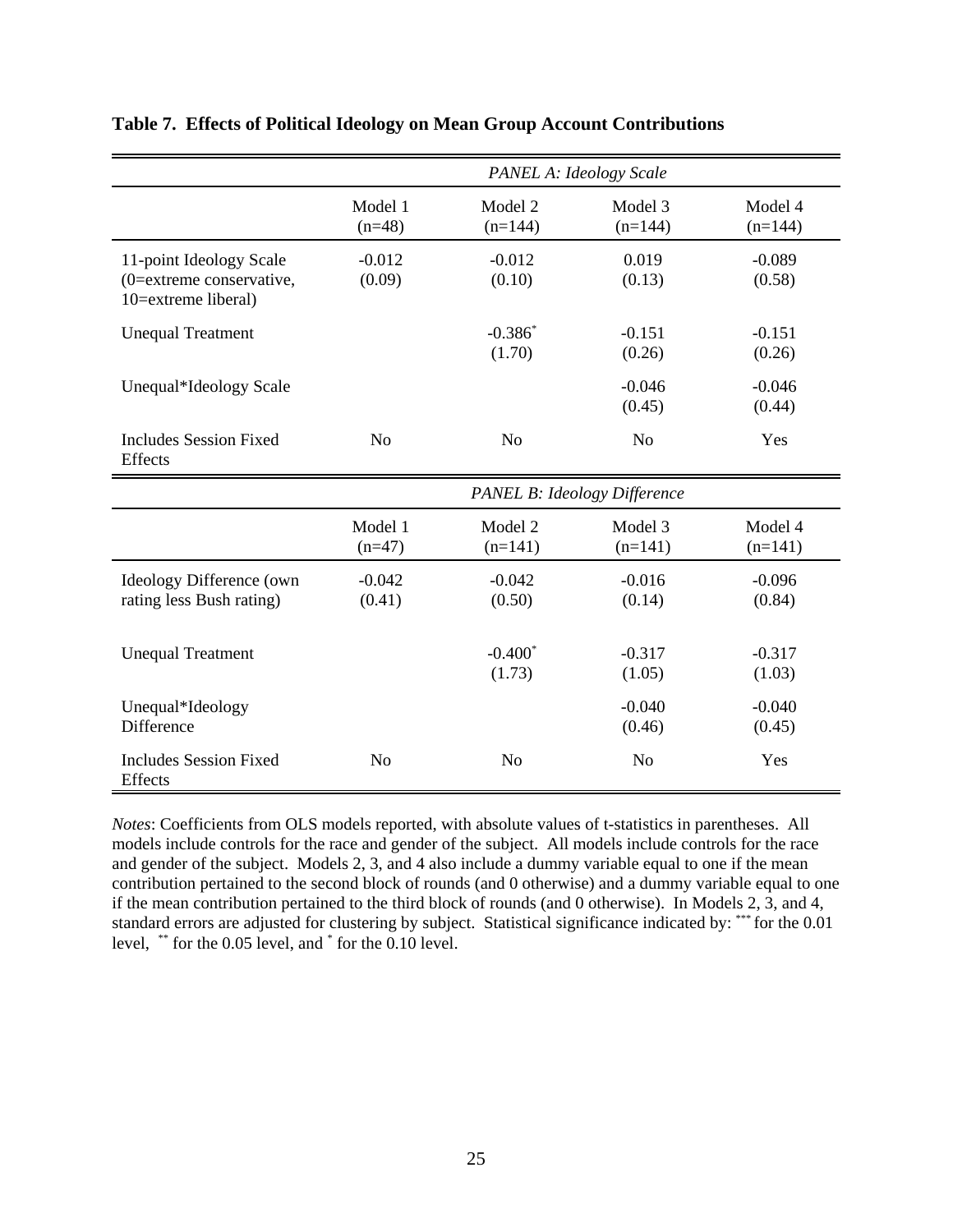|                                          | Model 1<br>$(n=48)$ | Model 2<br>$(n=144)$ | Model 3<br>$(n=144)$ | Model 4<br>$(n=144)$ |
|------------------------------------------|---------------------|----------------------|----------------------|----------------------|
| <b>Democratic Party</b>                  | 0.276<br>(0.29)     | 0.276<br>(0.29)      | $-0.050$<br>(0.05)   | 0.226<br>(0.22)      |
| <b>Other Party</b>                       | 2.172<br>(1.46)     | 2.172<br>(1.30)      | 1.882<br>(1.09)      | $-0.185$<br>(0.12)   |
| No Party                                 | 1.587<br>(1.54)     | $1.587*$<br>(1.67)   | 1.223<br>(1.12)      | 0.892<br>(0.77)      |
| <b>Unequal Treatment</b>                 |                     | $-0.345$<br>(1.16)   | $-0.659$<br>(1.11)   | $-0.659$<br>(1.06)   |
| Unequal*Democratic Party                 |                     |                      | 0.489<br>(0.69)      | 0.489<br>(0.66)      |
| Unequal*Other Party                      |                     |                      | 0.436<br>(0.49)      | 0.436<br>(0.46)      |
| Unequal* No Party                        |                     |                      | 0.545<br>(0.67)      | 0.545<br>(0.65)      |
| <b>Includes Session Fixed</b><br>Effects | N <sub>o</sub>      | N <sub>o</sub>       | N <sub>0</sub>       | Yes                  |

**Table 8. Effects of Political Party on Mean Tokens Sent**

*Notes*: Coefficients from OLS models reported, with absolute values of t-statistics in parentheses. All models include controls for the race and gender of the subject. Models 2, 3, and 4 also include a dummy variable equal to one if the mean contribution pertained to the second block of rounds (and 0 otherwise) and a dummy variable equal to one if the mean contribution pertained to the third block of rounds (and 0 otherwise). In Models 2, 3, and 4, standard errors are adjusted for clustering by subject. Statistical significance indicated by: \*\*\* for the 0.01 level, \*\* for the 0.05 level, and  $*$  for the 0.10 level.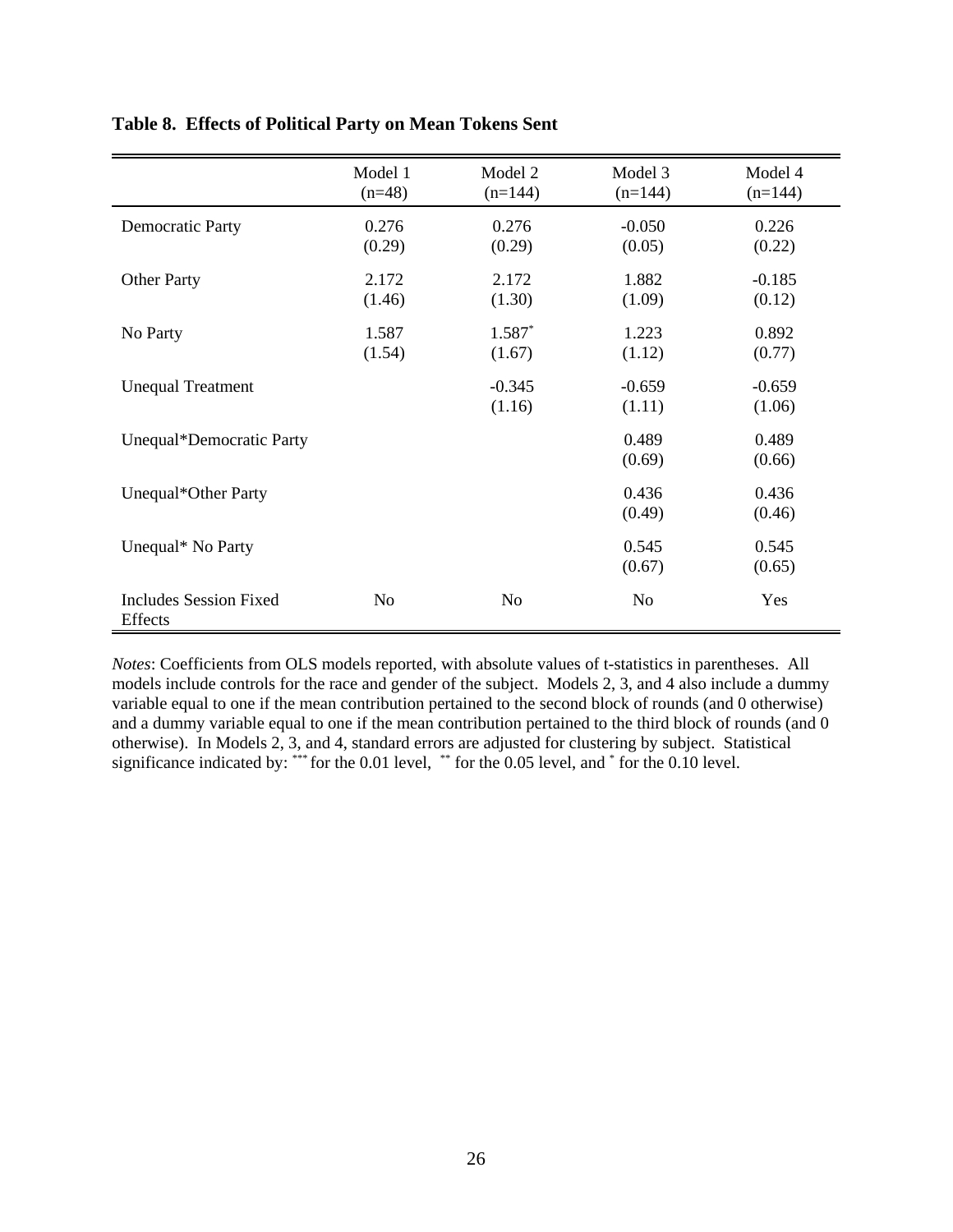|                                                                            | PANEL A: Ideology Scale      |                      |                      |                      |  |
|----------------------------------------------------------------------------|------------------------------|----------------------|----------------------|----------------------|--|
|                                                                            | Model 1<br>$(n=48)$          | Model 2<br>$(n=144)$ | Model 3<br>$(n=144)$ | Model 4<br>$(n=144)$ |  |
| 11-point Ideology Scale<br>(0=extreme conservative,<br>10=extreme liberal) | 0.277<br>(1.58)              | 0.277<br>(1.54)      | 0.205<br>(1.01)      | 0.080<br>(0.41)      |  |
| <b>Unequal Treatment</b>                                                   |                              | $-0.345$<br>(1.17)   | $-0.912$<br>(0.85)   | $-0.912$<br>(0.81)   |  |
| Unequal*Ideology Scale                                                     |                              |                      | 0.108<br>(0.65)      | 0.108<br>(0.59)      |  |
| <b>Includes Session Fixed</b><br>Effects                                   | N <sub>o</sub>               | N <sub>o</sub>       | N <sub>o</sub>       | Yes                  |  |
|                                                                            | PANEL B: Ideology Difference |                      |                      |                      |  |
|                                                                            | Model 1<br>$(n=48)$          | Model 2<br>$(n=144)$ | Model 3<br>$(n=144)$ | Model 4<br>$(n=144)$ |  |
| Ideology Difference (own<br>rating less Bush rating)                       | $0.206*$<br>(1.89)           | $0.206***$<br>(2.32) | 0.143<br>(1.19)      | $-0.0004$<br>(0.003) |  |
| <b>Unequal Treatment</b>                                                   |                              | $-0.345$<br>(1.17)   | $-0.576$<br>(1.11)   | $-0.576$<br>(1.06)   |  |
| Unequal*Ideology<br>Difference                                             |                              |                      | 0.094<br>(0.74)      | 0.094<br>(0.71)      |  |
| <b>Includes Session Fixed</b><br>Effects                                   | N <sub>o</sub>               | N <sub>o</sub>       | N <sub>o</sub>       | Yes                  |  |

## **Table 9. Effects of Political Ideology on Mean Tokens Sent**

*Notes*: Coefficients from OLS models reported, with absolute values of t-statistics in parentheses. All models include controls for the race and gender of the subject. All models include controls for the race and gender of the subject. Models 2, 3, and 4 also include a dummy variable equal to one if the mean contribution pertained to the second block of rounds (and 0 otherwise) and a dummy variable equal to one if the mean contribution pertained to the third block of rounds (and 0 otherwise). In Models 2, 3, and 4, standard errors are adjusted for clustering by subject. Statistical significance indicated by: \*\*\* for the 0.01 level, \*\* for the 0.05 level, and \* for the 0.10 level.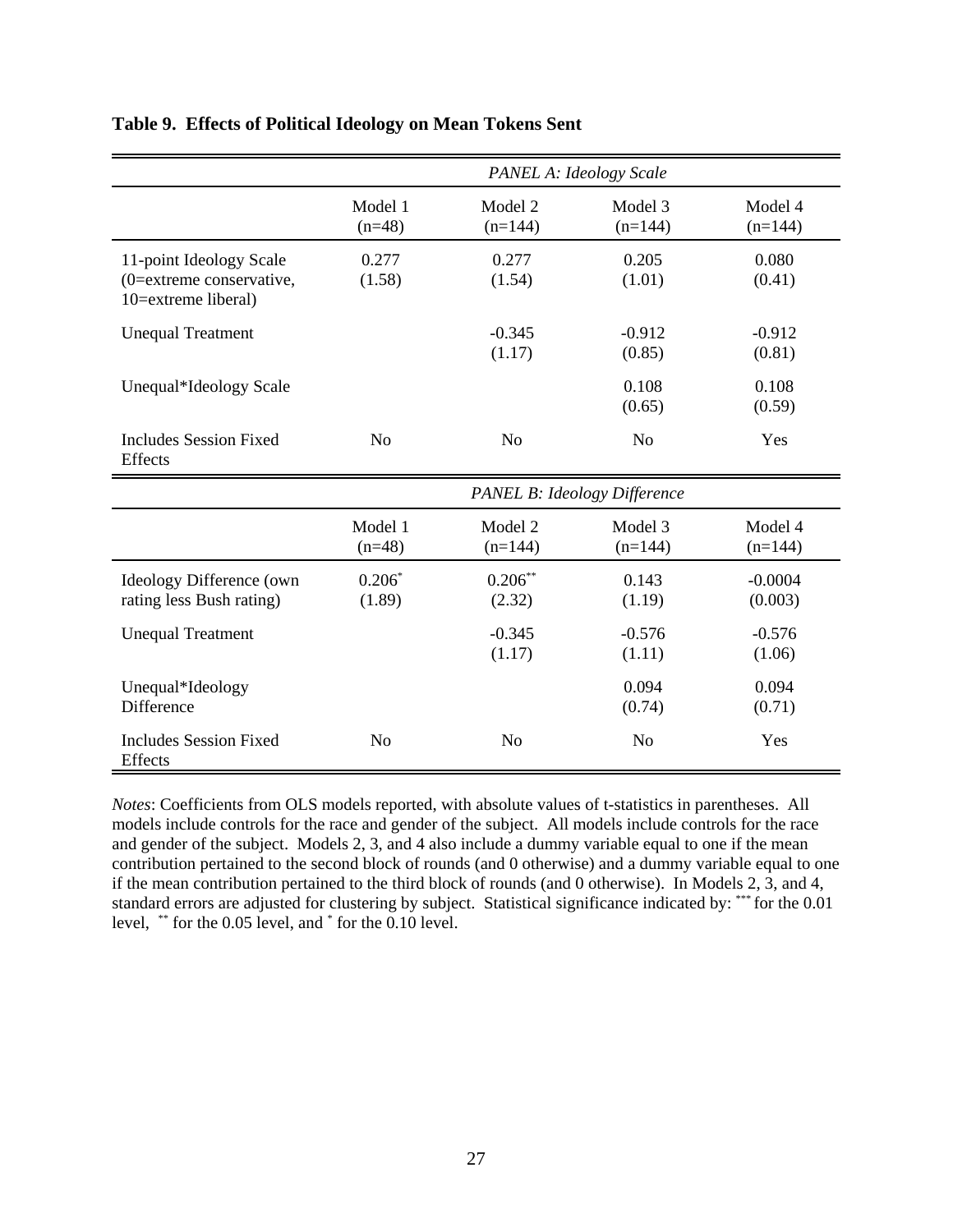|                                          | Model 1<br>$(n=48)$ | Model 2<br>$(n=144)$ | Model 3<br>$(n=144)$ | Model 4<br>$(n=144)$ |
|------------------------------------------|---------------------|----------------------|----------------------|----------------------|
| <b>Democratic Party</b>                  | 0.026<br>(0.45)     | 0.020<br>(0.35)      | $-0.001$<br>(0.02)   | $-0.021$<br>(0.29)   |
| <b>Other Party</b>                       | $-0.039$<br>(0.40)  | $-0.045$<br>(0.79)   | $-0.047$<br>(0.70)   | $-0.127$<br>(1.24)   |
| No Party                                 | $-0.010$<br>(0.10)  | $-0.039$<br>(0.30)   | 0.029<br>(0.21)      | $-0.006$<br>(0.03)   |
| <b>Unequal Treatment</b>                 |                     | $-0.009$<br>(0.57)   | $-0.018$<br>(0.57)   | $-0.014$<br>(0.42)   |
| Unequal*Democratic Party                 |                     |                      | 0.032<br>(0.84)      | 0.031<br>(0.75)      |
| Unequal*Other Party                      |                     |                      | 0.002<br>(0.05)      | 0.001<br>(0.02)      |
| Unequal* No Party                        |                     |                      | $-0.101$<br>(1.39)   | $-0.106$<br>(1.39)   |
| <b>Includes Session Fixed</b><br>Effects | N <sub>o</sub>      | N <sub>o</sub>       | N <sub>0</sub>       | Yes                  |

**Table 10. Effects of Political Party on Mean Return Ratio**

*Notes*: Coefficients from OLS models reported, with absolute values of t-statistics in parentheses. All models include controls for the race and gender of the subject. Models 2, 3, and 4 also include a dummy variable equal to one if the mean contribution pertained to the second block of rounds (and 0 otherwise) and a dummy variable equal to one if the mean contribution pertained to the third block of rounds (and 0 otherwise). In Models 2, 3, and 4, standard errors are adjusted for clustering by subject. Statistical significance indicated by: \*\*\* for the 0.01 level, \*\* for the 0.05 level, and  $*$  for the 0.10 level.